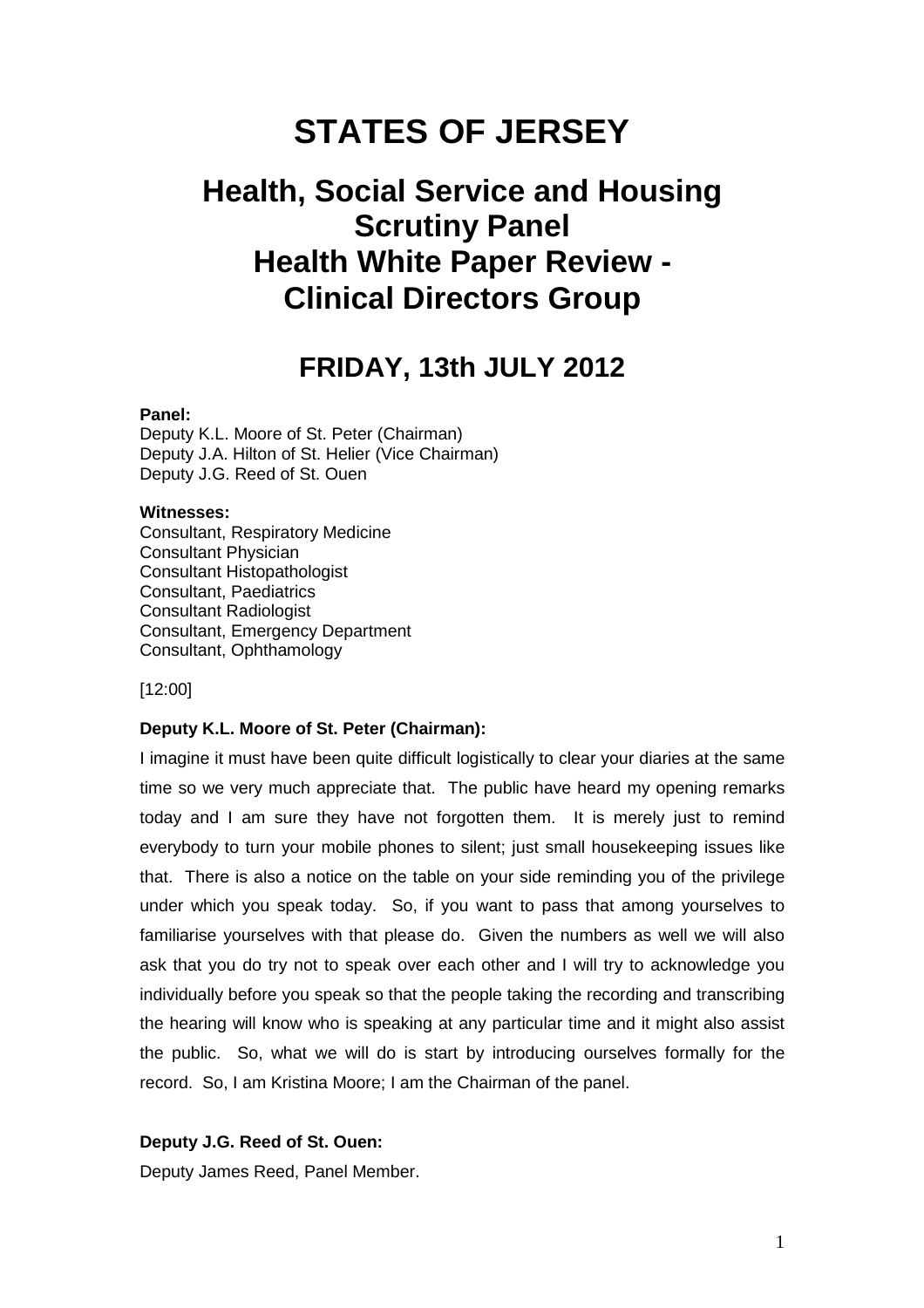## **Mr. G. Wistow (Panel Adviser):**

Gerald Wistow, Panel Adviser.

**Deputy J.A. Hilton of St. Helier:**  Deputy Jackie Hilton, Vice Chairman of this panel.

**Ms. K. Boydens (Scrutiny Officer):**  Kellie Boydens, Scrutiny Officer.

**Consultant, Emergency Department:** Nick Payne, A. & E. Consultant.

## **Consultant Radiologist:**

Chris Hare, Radiology Consultant.

**Consultant, Paediatrics:**  Mark Jones, Paediatric Consultant.

## **Consultant Histopathologist:**

Peter Southall, Consultant Histopathologist.

## **Consultant Physician:**

Mike Richardson, Consultant Physician.

## **The Deputy of St. Peter:**

Excellent. Thank you very much. I would just like to start by making a point that the Minister has made a number of times to us, that doing nothing is not an option and we would like to hear your response and whether you agree with that assertion. Who would like to speak? Mike, perhaps you would like to start.

## **Consultant Physician:**

Well, I would certainly agree with that. I have been here for about 20 years now and the comments I made in the Evening Post in 1993 are equally applicable today which was community services needed to be developed in this Island, so from the point of view of community services we are easily a quarter of a century behind the U.K. (United Kingdom). So, something has to happen and the hospital services are ... I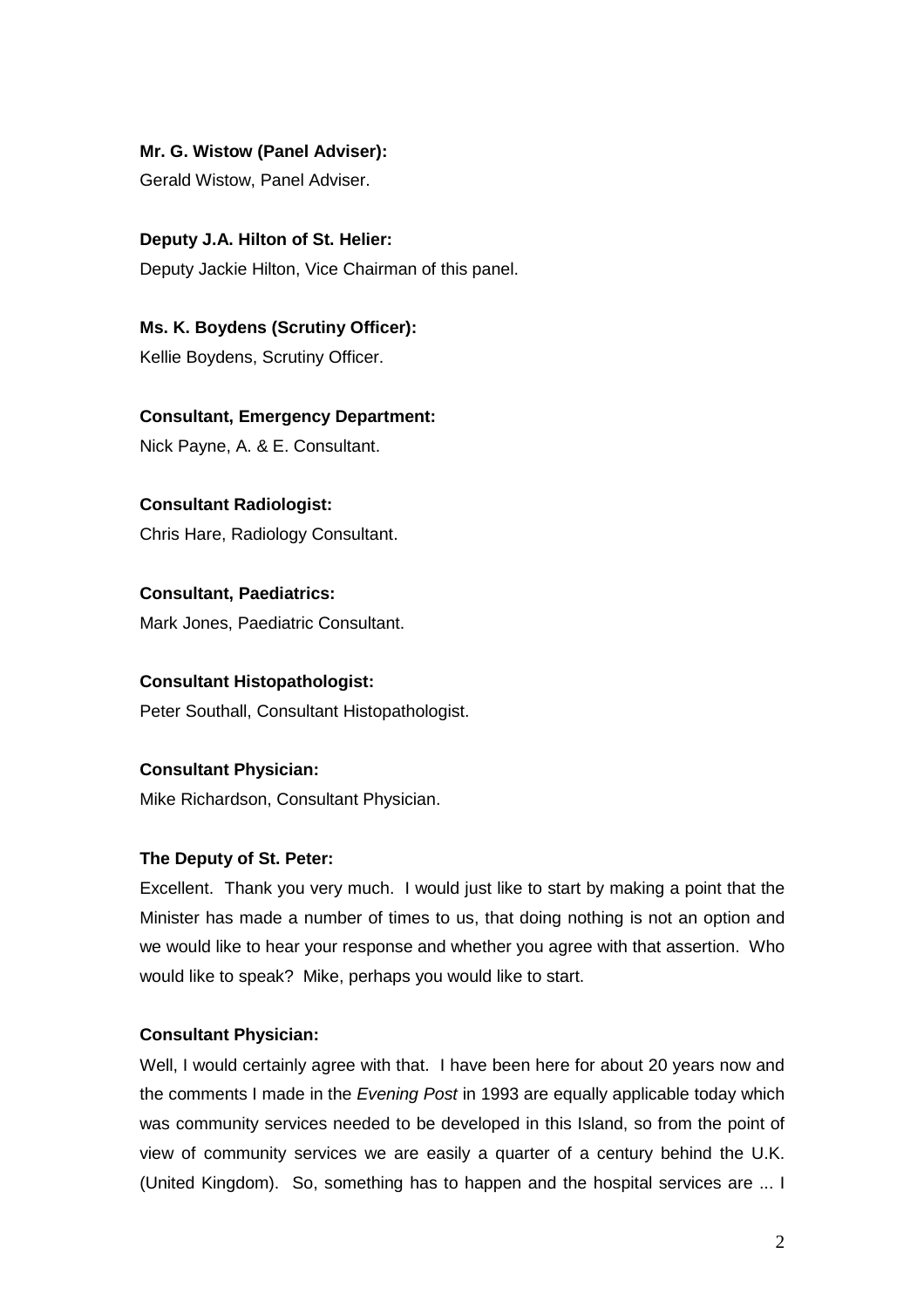think you can see from the reports we have had, we are seriously under doctored, we have seriously poor estate and we have been seriously under resourced for many years so hopefully we may see some changes in the future.

#### **The Deputy of St. Peter:**

Can I take it that you would all agree with Mr. Richardson?

#### **Consultant Radiologist:**

Certainly would. What did you write in 1993?

#### **Consultant Physician:**

I tried to find it.

#### **The Deputy of St. Peter:**

It would be interesting to see that. We have recently been reading a report for the Island-wide strategy for an ageing society; it was written in 2003 and there are many of the themes that we see in the White Paper in this strategy. I do not know if you have a flavour for why this progress has not been seen.

#### **Consultant Physician:**

It is financial. We have not had significant resources. I think people feel that because health is such a big chunk of the State's money that it gets plenty of money and there are plenty of things we can do but trying to keep up with changes in health and various other things: regulations, specialisation, demographics, it is impossible to have done it in the budgets that we have had for the past few years and I think everyone would agree we seriously struggle in just trying to provide our modern service.

#### **Consultant, Paediatrics:**

Can I add to that?

#### **The Deputy of St. Peter:**

Please do, Mark.

#### **Consultant, Paediatrics:**

I have been here 6 years and one aspect that was remarkable to me in understanding why the budgets were set as they were set was that there was no real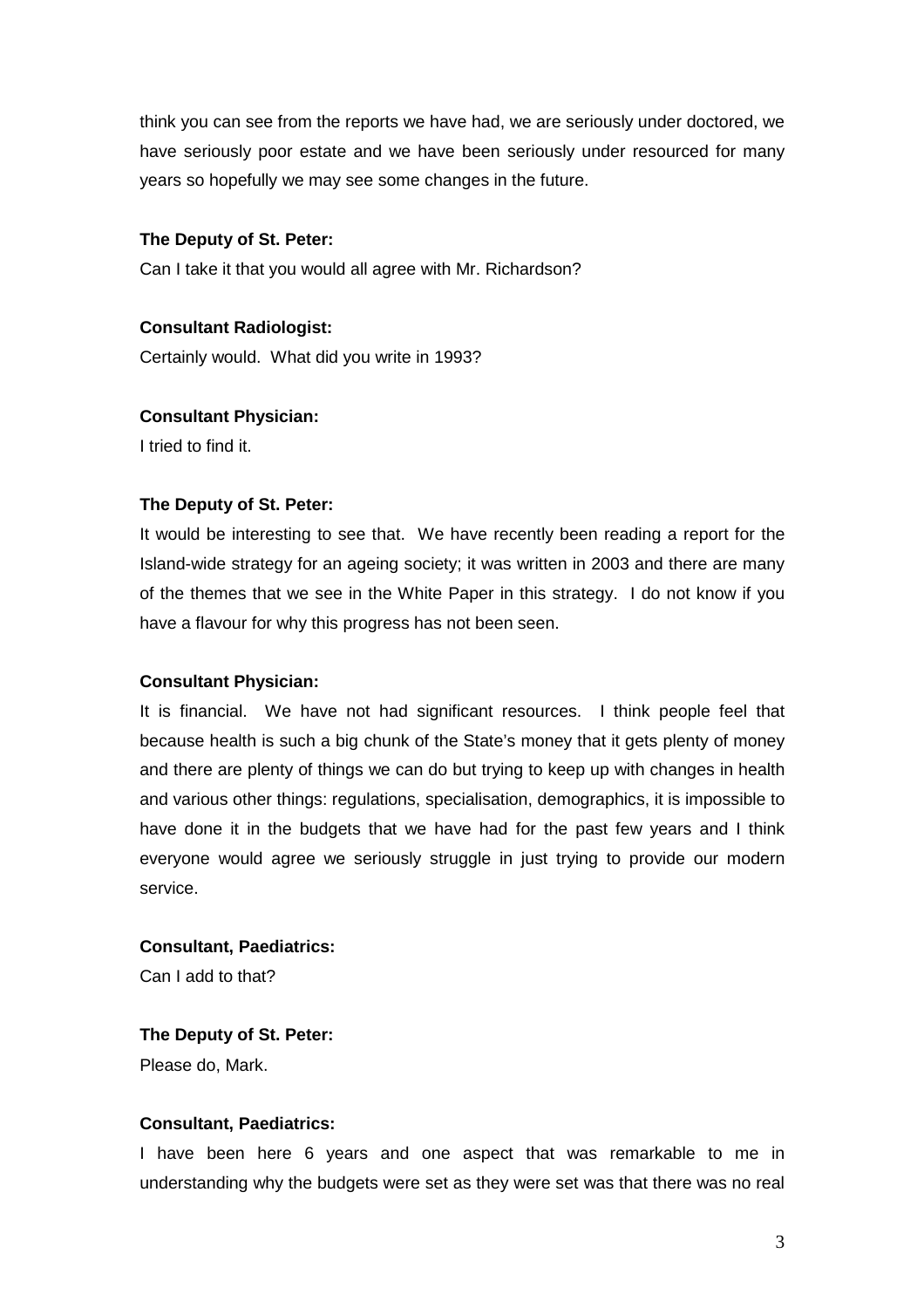future planning in terms of budgetary requirements for the hospital. I cannot speak to community services but for the hospital the precedent was the previous year's spending and that has carried on while I have been here, such that we have used the standard of the previous year's spend to allocate monies for the next year and clearly in a growth environment that is completely inadequate and I think that has been the case for many, many years; that there has not been any future thinking about financial requirements for the development of the hospital.

## **Consultant Histopathologist:**

Yes, I have been here 18 years; about the same time as Dr. Richardson and this is the first coherent plan of what is happening now and what we need to do for the future that I have ever seen, I think; it is so comprehensive and the people that have produced are to be congratulated for producing it.

#### **Consultant, Respiratory Medicine:**

Sorry we are late.

#### **The Deputy of St. Peter:**

Not at all. Please join us. We are just joined now by the medical directors.

#### **Consultant, Ophthalmology:**

Richard Downes.

## **Consultant, Respiratory Medicine:**

Andrew Luksza.

## **Consultant, Ophthalmology:**

Clinical Director in Surgery. Sorry, we have just been interviewing for a consultant post.

#### **The Deputy of St. Peter:**

Okay. So, do you have that Leo? Richard Downes and Andrew Luksza. Thank you and welcome. Dr. Southall was just saying that this is the first coherent plan for the future.

#### **Consultant Histopathologist:**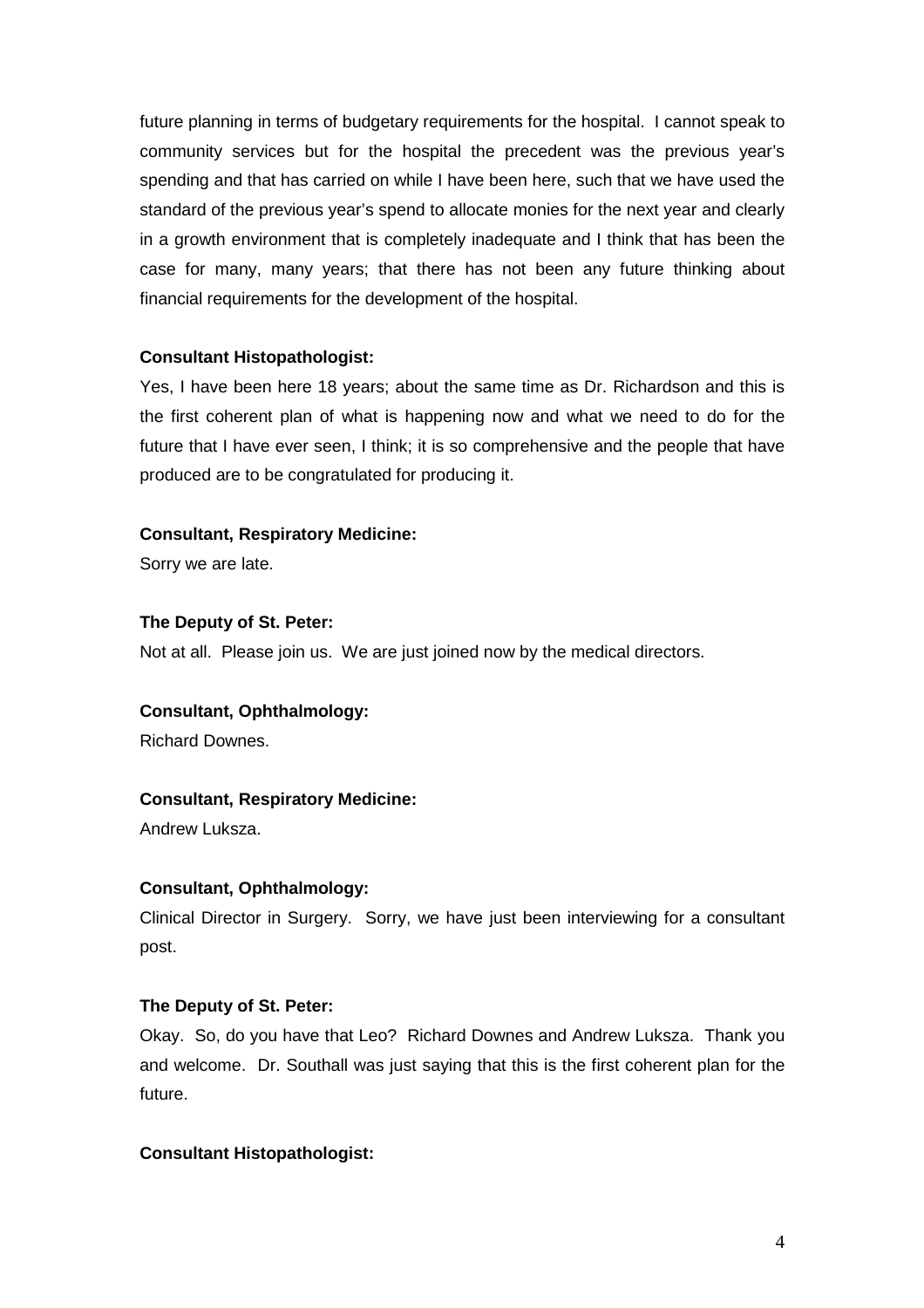That is right. I do not think I have ever seen the future of health services in the Island.

#### **The Deputy of St. Ouen:**

Just picking up on that, and obviously just sort of focusing perhaps at the moment on the general hospital. Has any discussion or consideration been given to the role of the general hospital in the 21st Century and have you been involved in any of those discussions?

#### **Consultant, Respiratory Medicine:**

Yes, I mean, I think in the initial planning there was an acute hospital screen which incorporated particularly oncology and renal services into the future. When the full document was read the hospital was assigned to business as usual with the understanding that it would also be upgraded and developed in parallel with the community services. You cannot have one without the other really.

#### **The Deputy of St. Ouen:**

There is a suggestion in the White Paper that if we provide more services within the community it will reduce some of the pressure on the hospital. I just wanted to get a flavour from yourselves whether that is actually the case.

#### **Consultant, Respiratory Medicine:**

I think it is true. I think it is a case of whether ... you will not get a smaller hospital; it is just if you invest in community services the size of your next hospital will not be quite as big as it might have been otherwise. I think occupancy in general medicine is almost 100 per cent now anyway whereas the ideal is 85 per cent. So it is arguable that we are under bedded before we start and one could argue that historically we have too few beds to provide the needs for the size of the population we have and clearly there is an anticipation that there will be additional beds or additional capacity when the new hospital is built but given our demography the bubble will not be as big if there is an investment in the community so it is going along in parallel really.

#### **Consultant, Emergency Department:**

Yes, I think the pressure on the hospital as it is will not reduce it will just be less pressure on the departments than it would have been and we need that expansion regardless and having it in the community will just make it less bad.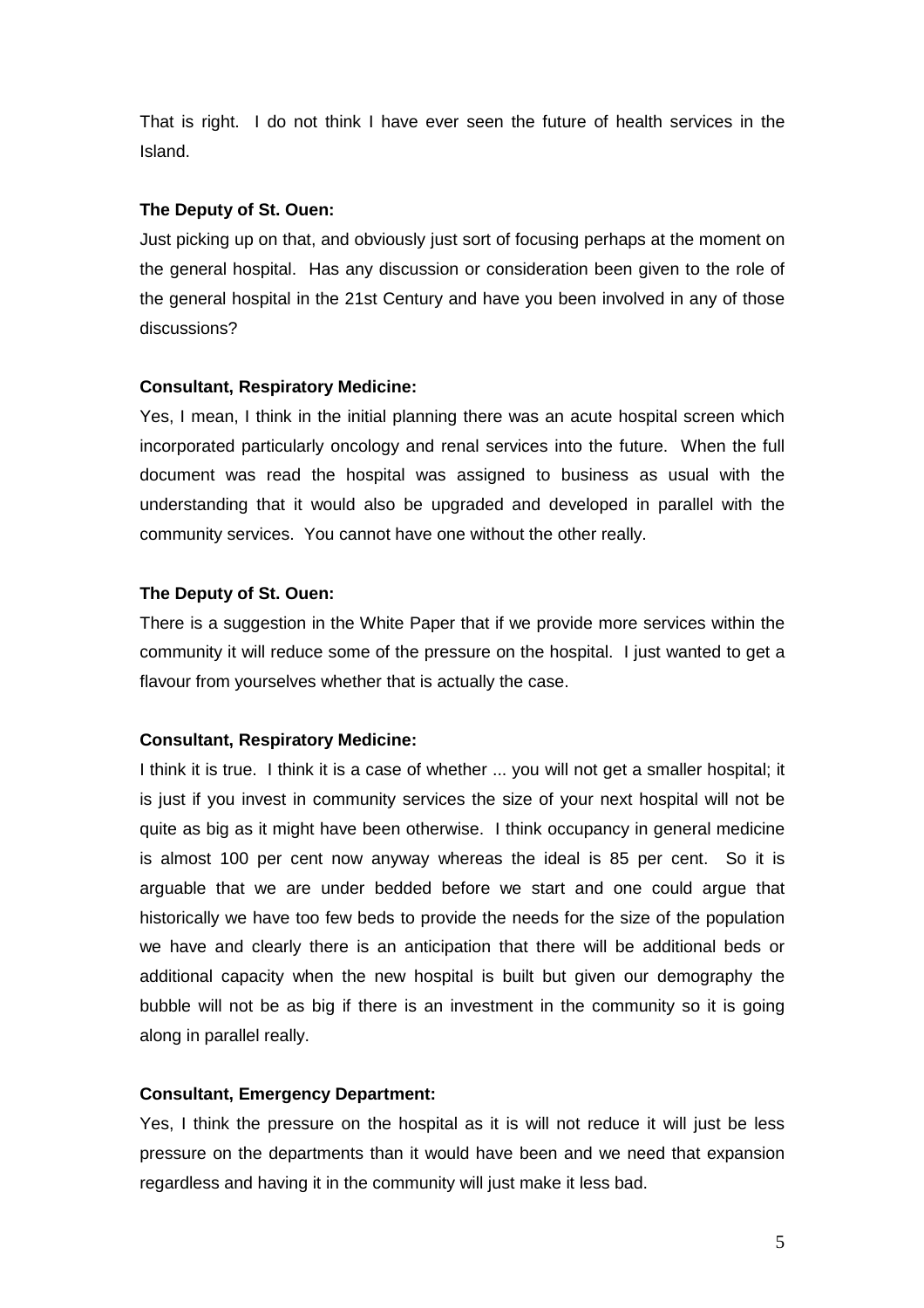#### **Consultant, Paediatrics:**

So, in other words, what is happening here is a reduction of growth but growth will continue in the hospital, so the pressure upon the hospital will not minimise from what we are already experiencing but the growth will be less if community services are better designed.

#### **Consultant, Respiratory Medicine:**

I mean, just as examples, none of us want to look after people who are in hospital inappropriately. That does not serve their interests and it is not our daytime business. So, if we have people waiting in nursing home places for weeks that is not ideal for the patient, nor is it ideal for the doctors. Equally in the future if there are better community services; if a person living on their own, perhaps elderly, falls and fractures their wrist, instead of coming into hospital with the attendant risks of contracting M.R.S.A. (Methicillin-Resistant Staphylococcus Aureus) or C. Diff (Clostridium Difficile) they could go to an intermediate care facility, so it is a mixed picture.

#### **Consultant, Ophthalmology:**

I think, speaking on behalf of the surgical specialities, there is going to be an increasing requirement for surgery on the Island regardless. The link in with the community is then far more important in relation to reducing, for instance, length of stay for patients after major joint replacement surgery to minimise the utilisation of hospital beds and maximise the efficient utilisation of healthcare resource in total, so moving back to the earlier point we would anticipate that that would result in reducing the size of the otherwise inexorable increase in size of hospital.

## **Consultant Radiologist:**

I think one of the things that you mentioned earlier, and one of the first questions you said was, did we agree with what Anne Pryke had to say and what happens if we do do nothing? If we do nothing the hospital will fall apart because it is already a deteriorating building; you could run a parallel between healthcare and the tube system in London, if you like. It was a fantastic thing when it was built. It was neglected for a long time and then suddenly 10 years ago everybody thought: "Oops, how are we going to get people from A to B?" Healthcare is a very similar issue. You cannot just stop providing the care because everything else will collapse and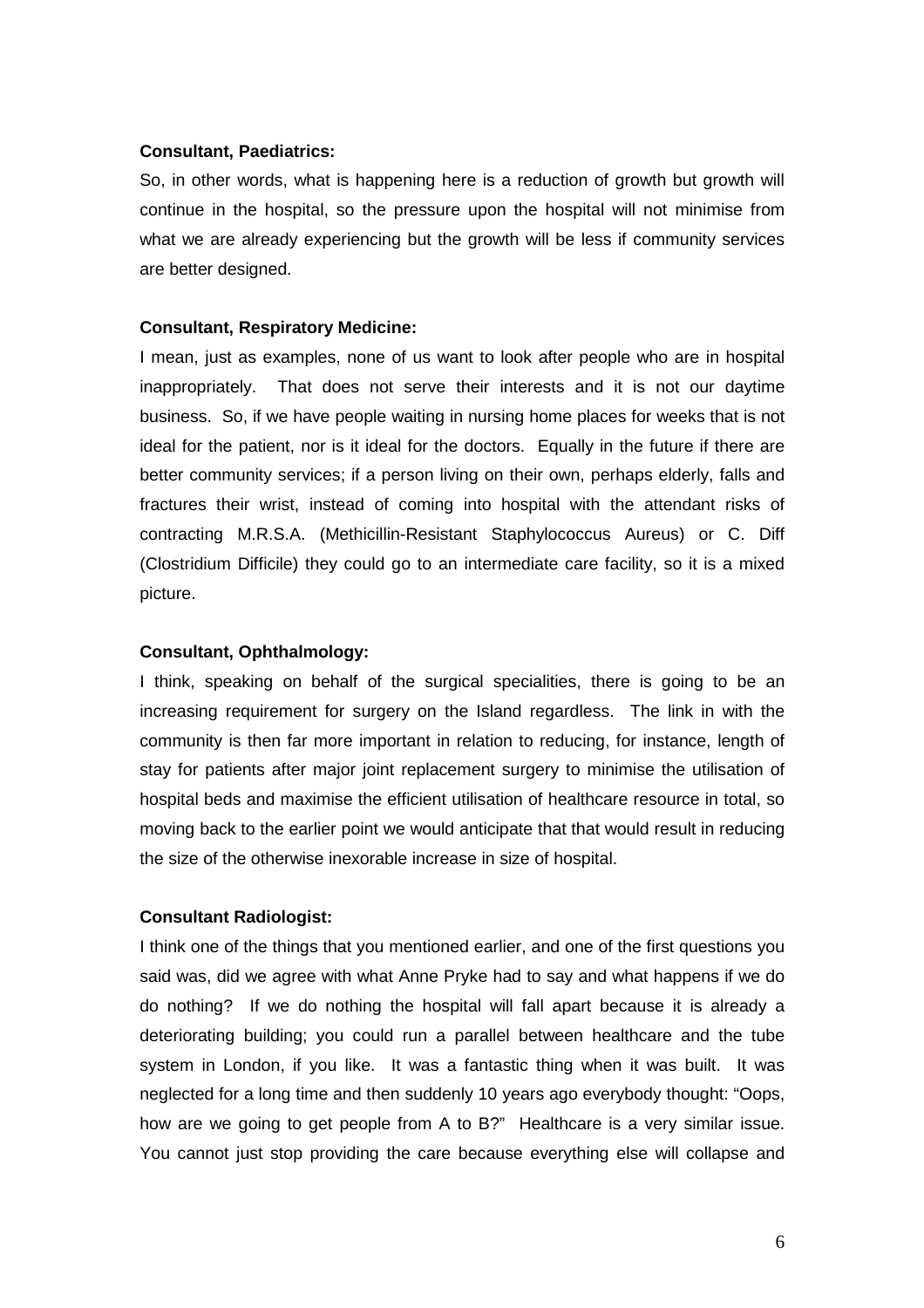you do need the infrastructure and environment to do that, so there is not an option about doing nothing at all.

#### **The Deputy of St. Peter:**

Are you confident that the proposed structure of community ... we have touched briefly on the community resources and step up, step down procedures that you would be able to access the patient, say, if they were patients that perhaps you would normally be seeing on a daily ward round, has that been properly thought through how you would access them and how that structure would work?

#### **Consultant, Ophthalmology:**

I think at present we have been looking at models in the U.K. and looking at best practice in various areas and of course it is advantageous to us to come in at a slightly later stage when lessons have been learnt but, for instance, we were just interviewing for an orthopaedic consultant appointment this morning. There is a lot of discussion around what happens in some of the district general hospitals whose practice is slightly ahead in the U.K. than ours in relation to this improved interface with the community, so it does not detract from our services, it will enhance them and enable us to do more but we still have more to do. So, because this is all at an early stage obviously things will evolve, practices and procedures will change; they are changing on a year by year by year basis with a general move, again, on the surgical side to limit the length of stay of patients to as small as possible while remaining entirely safe for the patients. We can see quite a lot of potential in interacting more with the community rather than less in relation to facilitating just these changes that you are talking about.

#### **The Deputy of St. Peter:**

I think perhaps what I meant is the impact on your workload, whether we will need more doctors to service this.

#### **Consultant, Ophthalmology:**

Just on the surgical side there is a move towards far more sub-specialisation. So, to appoint general consultant surgeons they do not really exist anymore so one is likely to need more purely from that point of view. Secondly, it is an ageing population. We are able to do more and more surgically for patients. I am an eye surgeon so cataract surgery is becoming more and more common as patients realise the benefits and the reduction of complications and problems with it. So, I think on the surgical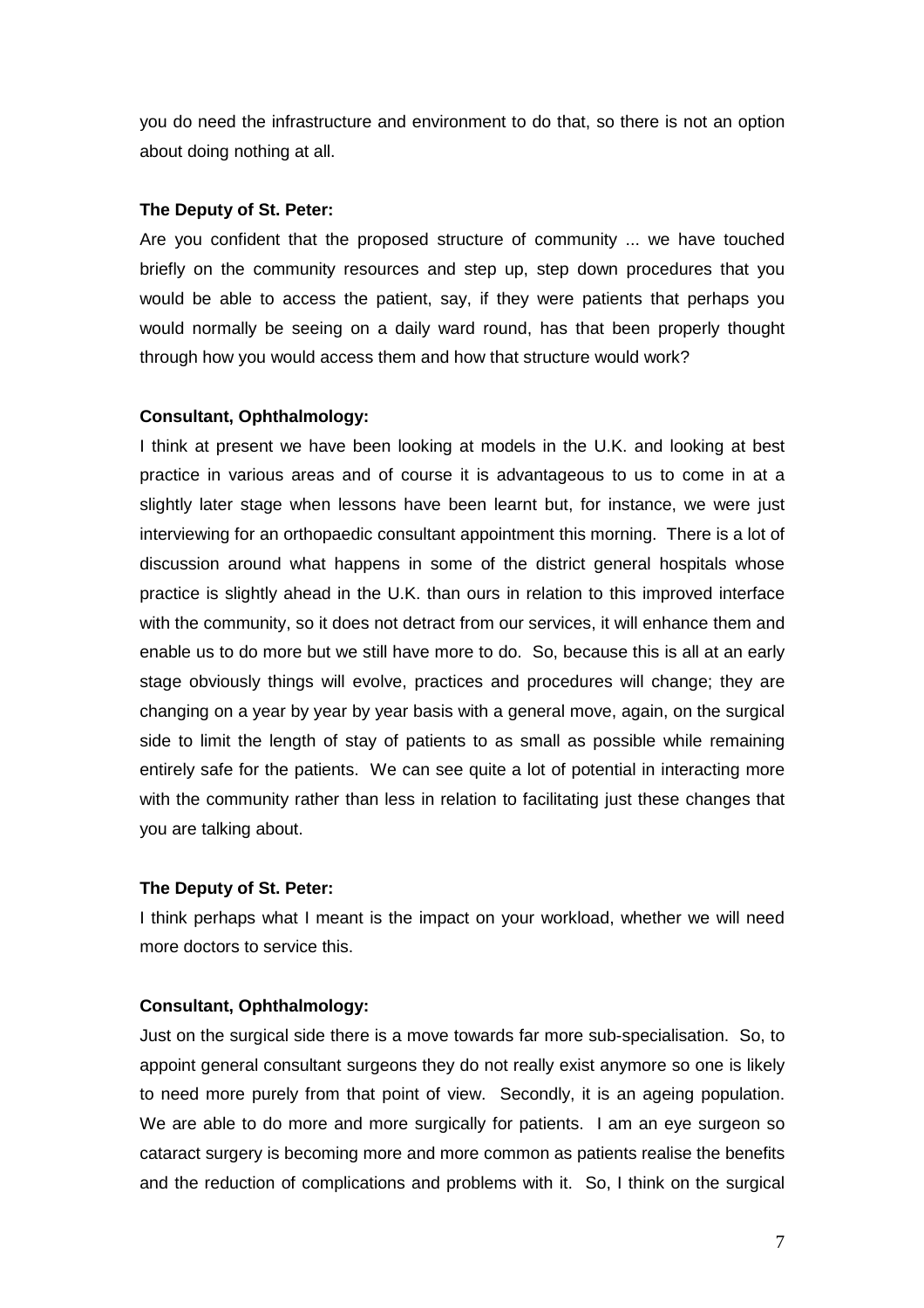side there will be an increasing requirement and we will need a commensurate increase in staffing over a period of time to compensate for that. We are always in the department thinking in terms of not just next year or whatever but we have to think in terms of succession planning in very broad terms.

#### **Consultant, Emergency Department:**

Step up step down is much less medically intense. If it is elsewhere then you will need medical staff on site where your overall efficiency is much greater, so you are doing more work in the appropriate place.

[12:15]

#### **Deputy J.A. Hilton:**

Talking about consultants, I understand I think it is something like 50 per cent of you are retiring in the next 10 years.

#### **Male Speaker:**

Such luck.

#### **Deputy J.A. Hilton:**

You talk about specialisation and everything else and Jersey being a small community with less than 100,000 people, do you see some time in the future that we may adopt a system whereby we have consultants coming in for one or 2 days a week to do operations, to ...

#### **Consultant, Ophthalmology:**

We have that to a small extent at the moment and that perhaps is one of the most useful options for development in the future. It involves a number of factors and creating and improving links with teaching hospitals such as Southampton are one and now with the sort of posts that are being recruited at the moment ... we have a consultant eye surgeon being interviewed for the orthopaedics there, interested in developing links there. Because of this sub-specialisation problem we will need to do something along those lines and we would prefer to bring doctors to see patients rather than take patients to see doctors and that I think is probably going to be an inevitable consequence in part.

#### **Consultant, Emergency Department:**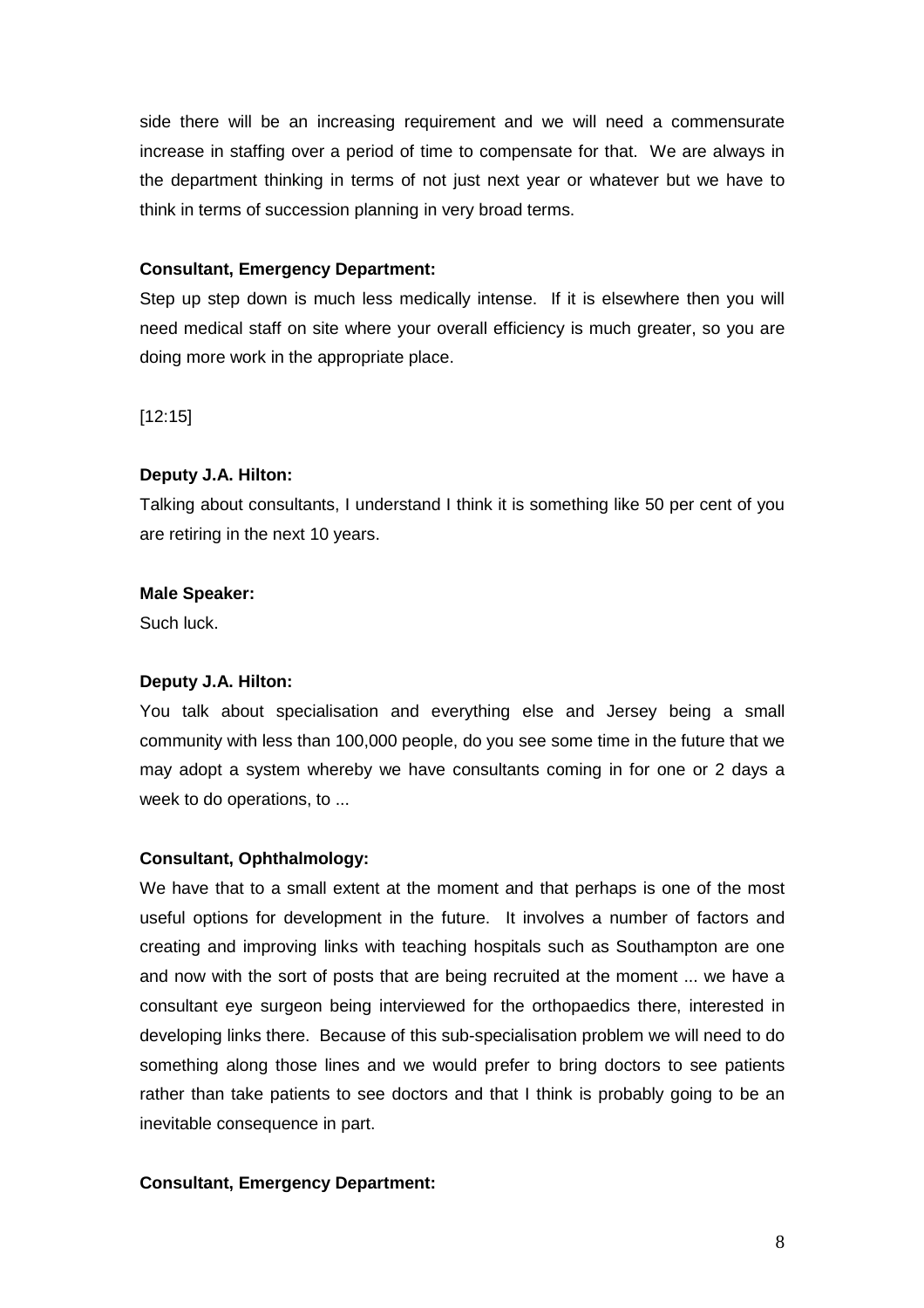With sub-specialisation there will be plenty that remains here in a more generalist view with sub-specialists and if people demand more because they have read it on the internet then that will have to be shipped in.

#### **Consultant Radiologist:**

The other issue with this is that in order for us to get people in from the U.K. we will have to comply with the same standards for running a hospital. So, at the moment you need to have all the governance infrastructure, the I.T. (Information Technology) infrastructure, all the rest of it, to be the same as the people who are sending you their staff because otherwise they are not going to want to send them and their insurance companies will not insure them for working here because it all has to be part of that envelope. It has to be an almost seamless transition between one working environment and the other for the doctors who are visiting to be able to maintain their competence and do things safely. So that just underlines the reason the hospital facility that they come to work in really needs to be as up to date as what they are coming from.

#### **The Deputy of St. Ouen:**

I would just like to add to that comment. Apart from the building, and perhaps governance issues that you just highlighted, what are the most significant challenges in developing the hospital services to meet the future needs?

#### **Consultant Radiologist:**

Well, to run any hospital system you have to have first of all a safe environment, you then have to be able to put people in it that can do their jobs while maintaining their accreditation with the governing bodies that they ... the governance. So, the General Medical Council who govern us here, that is all part of governance but governance is interlinked with everything, so the other thing is we have to have some form of insurance to allow us to practice and at the moment we will have separate insurance companies: the Medical Protection Society, the Medical Defence Union and so on and so forth, who insure us to work in all aspects of what we do in Jersey. There is a risk in the future that we will require other forms of insurance from other organisations because the way the insurance market is working in the U.K. is changing significantly and there may be some areas which we cannot get insured here any longer. I know we have mentioned it all before but I think Jersey really has to think about moving towards a Crown indemnity programme to allow virtually any of the higher risk specialties to exist at all, particularly Obs and Gynae, and I suspect at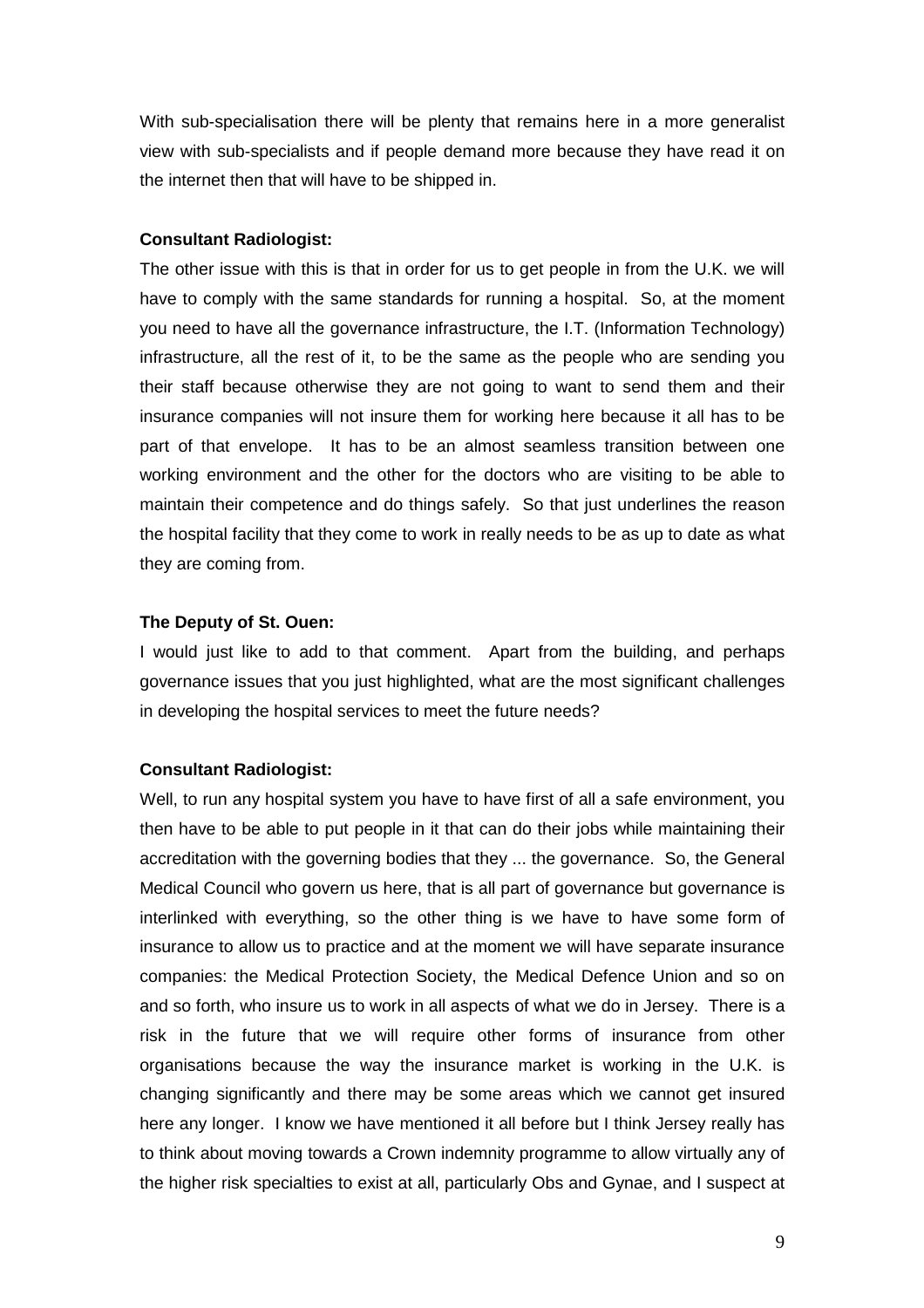some point in the future A. & E. because they are things that you cannot get rid of; it has to be done here.

## **The Deputy of St. Peter:**

You would prefer a Crown indemnity system as opposed to a large insurance company offering ...

## **Consultant, Emergency Department:**

I think it is less susceptible to vagaries of financial manoeuvres and they are businesses and they want to make money and I think Crown indemnity removes all that.

## **Consultant Physician:**

We may not have the choice.

## **Consultant, Paediatrics:**

The other aspect of what Chris has been speaking about is individual patients, individual doctors, but the other part is that the hospital itself has to be a credible environment. So there will be a growing expectation of outcomes, not just for individual positions, but for the hospital as a whole and so inspections that take place that would be requirements for visiting specialist consultants will have to take place within our hospital environment to see that the hospital is a credible and a creditable hospital. So, outcomes for patients will be matched to those in the U.K. and we will be judged upon those outcomes, so we need the infrastructure in order to be able to demonstrate those outcomes and at the present time, certainly from the I.T., from the informatics point of view, we just do not have the capability.

## **Consultant, Ophthalmology:**

We have spoken about infrastructure and doctors, we also need to talk about nursing staff because there is an ongoing difficulty in recruitment of nursing staff, principally because of the high cost of living on the Island. If there were one way, one thing that would help that, namely to provide some sort of assisted housing with crèche facility I think we would be looking at entirely different numbers of applicants to come to a job which until financial considerations became critical we did not have a problem with recruiting nurses. So, the things we have to always be mindful of are, which are the weakest links within the organisation at any one time? We have to try and predict that and of course it is sometimes a question of predicting the unpredictable but there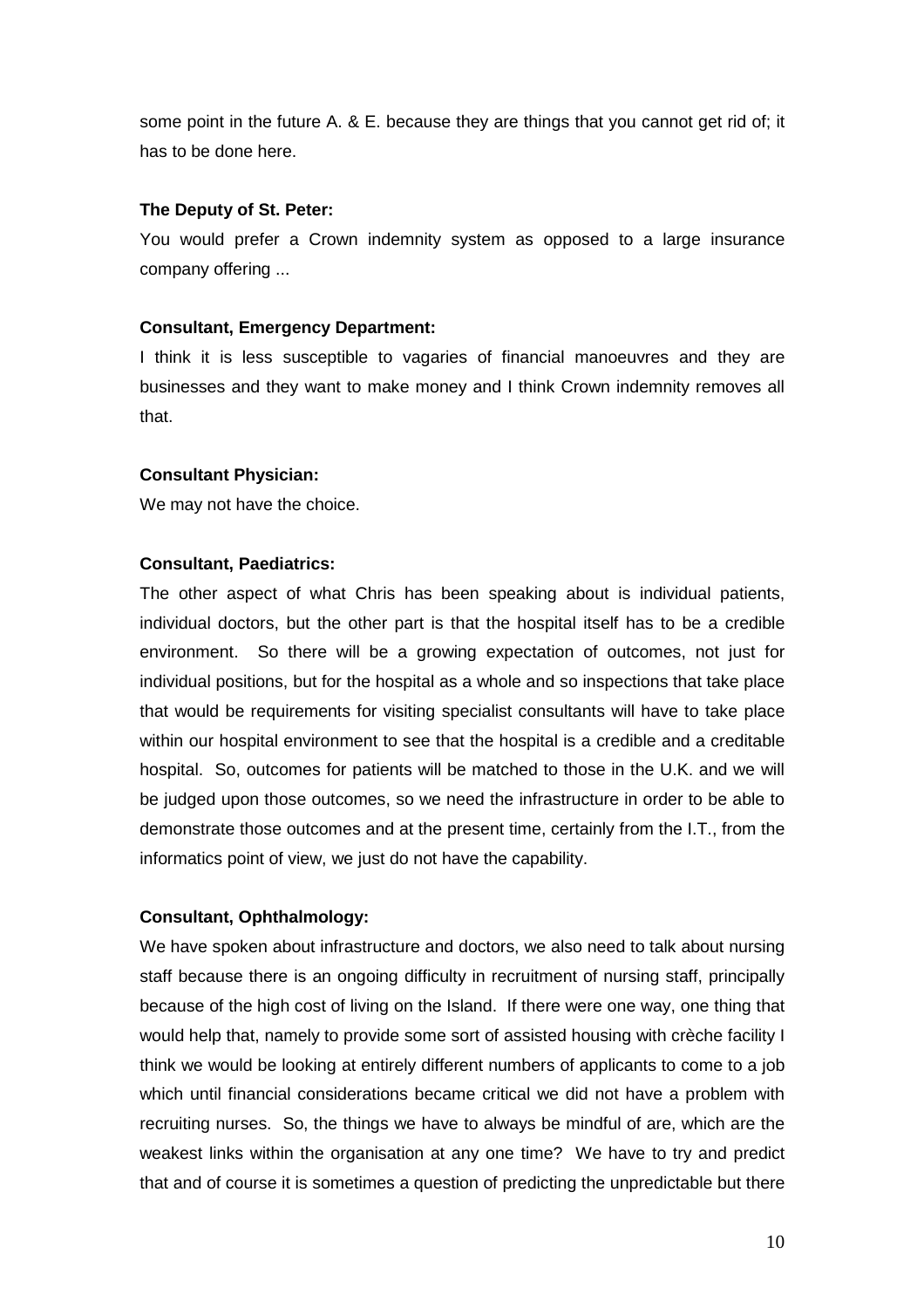are certain factors that we know that are going to be important to maintain all of the other elements because without nursing staff we are not able to do our jobs. Without doctors, they are not able to do a job. Without the infrastructure none of us are able to do the job and the spin off from that is when you have, and continue to have, a strong, happy hospital organisation that can link in with the community in a much more positive way because patients will then see that we are all in it together, we are all working together and no elements have been disadvantaged in order to achieve the outcome which is the best healthcare for the patients on the Island that we can afford.

#### **Consultant, Paediatrics:**

I think we do have to think about the rising tide of expectations of patients and their families that more and more ... this is certainly the transformation that we have seen in paediatrics here and in many other environments, is that people no longer are prepared to accept a generalist view and they are increasingly seeking specialist input in consultation and certainly our experience here is that we are not utilising the general practice in an effective and efficient way. I think we very much underutilise general practice here, but part of that is being driven by patients and their families requiring their G.P.s (General Practitioners) to refer to us and that is continuing to lead to the demand on the hospital and their environment to specialist care.

#### **The Deputy of St. Ouen:**

One thing that we have not really touched on in all the different challenges in any depth is the issue of recruiting consultants. We keep getting told that we have a problem where 60 per cent of our consultants, and I am not suggesting any of you gentlemen fit the category, will be retiring in 10 years' time. Obviously that causes concern and the first question that you seek to have answered is, why is it the case that we have 60 per cent of our consultants retiring within the next 10 years? Can you just elaborate on some of the issues around ...

#### **Consultant, Ophthalmology:**

Historically quite a lot of appointments at consultant level have been doctors, perhaps such as myself, who have been consultants elsewhere. In the N.H.S. (National Health Service) personally I was a consultant for 12 years before I came to Jersey and I think probably half of my colleagues were here, so by very definition we will get to some stage where we are going to have a similar sort of age group that are going to be the bulge at the top. I think there is some confusion in relation to the sort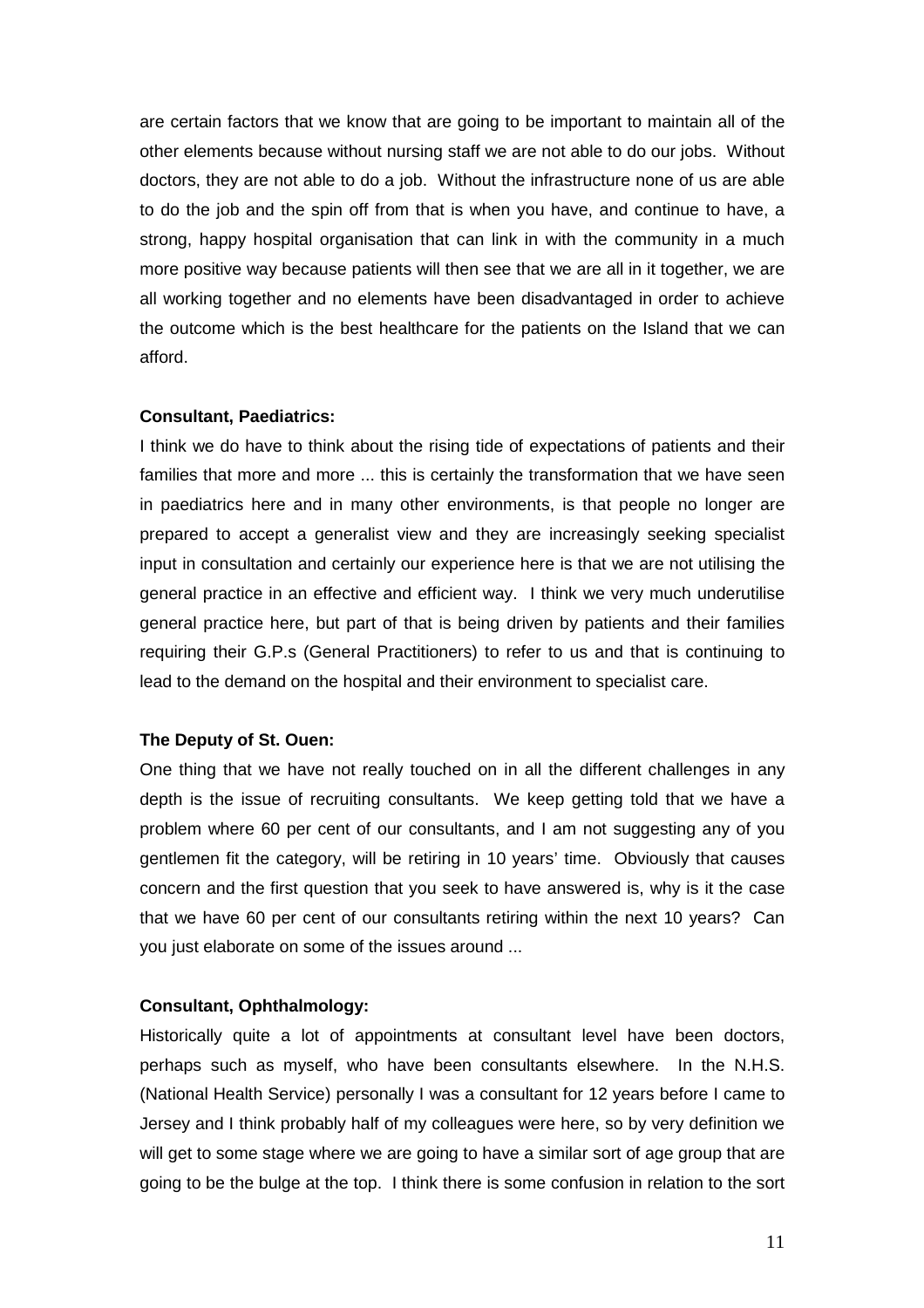of difficulty in recruiting consultants. I think the difficulty is in recruiting a consultant like-for-like; in other words replacing one individual with another who does the same when virtually every consultant training programme has altered fundamentally from when I trained certainly to the people that we would be interviewing nowadays. So, obviously if we do not have a structure fit for purpose then consultants are not going to want to come here but if we presume that the environment is conducive to that I do not think we will have a problem attracting consultants; it is just going to be the subspeciality bit; the fact that doctors will only do perhaps two-thirds in breadth of what we do. That follows on from Mark's point because this is an inevitable element of sub-specialisation; patients say: "Well, are you in front of the eye surgeon?" He says: "Well, actually I do a bit of all of it." They are: "Well, we want to see that" for instance. The advantage of having perhaps more sub-specialist doctors here is that you are going to provide an element of reassurance in relation to that sub-speciality element, but in a lot of cases that can probably be provided by a visiting consultant body as well as the inherent consultant body.

#### **The Deputy of St. Ouen:**

I presume the reality is that ultimately we are limited because we only have 100,000 population and any consultant is going to be wanting obviously to exercise his talents perhaps on a far more regular basis than just supporting 100,000 people. So, will that have an impact moving forward on how many consultants will be located on the Island, or how many will be visiting the Island to support the community?

#### **Consultant, Ophthalmology:**

It is difficult to project because each discipline is probably different; not only because of the age that you mentioned of the consultants but also some specialities are moving far more towards sub-specialisations. General surgery, for instance, the College of General Surgeons, have said that they have gone too far and they are looking at reining back a little because doctors are saying: "Well, we want a job like the one in Jersey because it is a general job; it is not a specific thing and I am just doing the left hand, big toe, I am going to do far more than that and that is what I want to do." So, I think it is very difficult to answer that question because I do not think our colleges know exactly how we are going to prepare. This question applies to any D.G.H. (District General Hospital) which services a population base of probably 300,000 or less; they are asking exactly the same. It is just geographically we are on a rock in the middle of the water rather than elsewhere.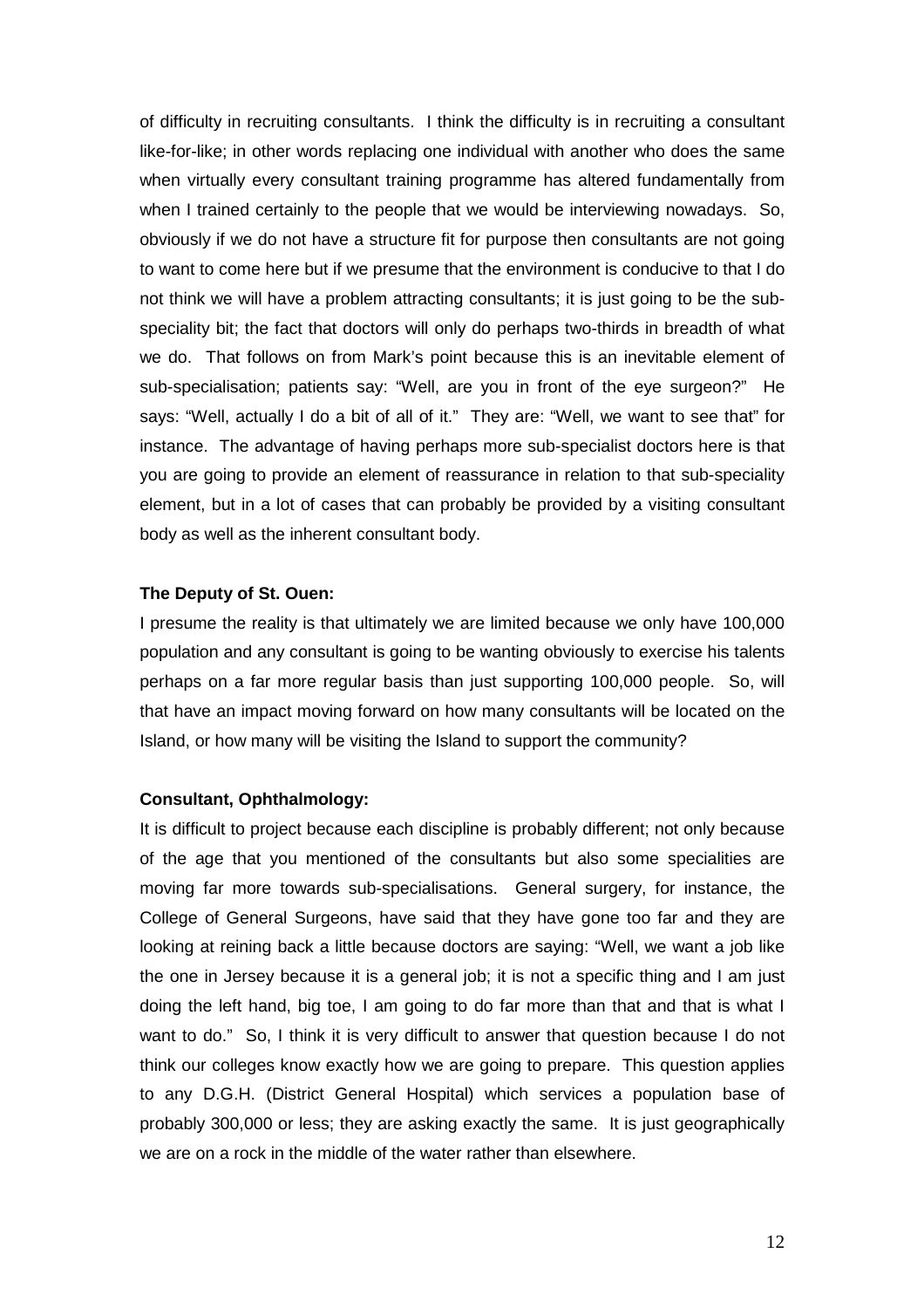#### **Consultant Radiologist:**

I thought it also adequately explains why most of us have been consultants elsewhere before because we tend to pick people here who are experienced. We very rarely pick somebody who is fresh out of the bag, as it were, because they will not have the experience to deal with the breadth of work that they would be expected to do in a general hospital in a small island. So, it helps if they have lots of experience in doing lots of different things before they come.

#### **The Deputy of St. Ouen:**

So, basically you are saying that it is not necessarily the significant issue that some would make us believe?

#### **Consultant, Emergency Department:**

We are recruiting at the moment and there are plenty of applicants. People want to come here but I am a generalist, I am an A. & E. doctor.

#### **The Deputy of St. Peter:**

So, the recruiting environment is different at the moment for doctors who are quite keen to come here and nurses who are not very keen to come here?

#### **Consultant Radiologist:**

I think we benefit significantly from the fact that the N.H.S. is in great turmoil and they are making a huge number of cuts. So, it is a good time to strike while the iron is hot if you want to recruit for the future.

**Consultant, Paediatrics:** I can only support that. It varies according to specialty and according to those areas which are seen as attractive to young medical students to go into and this varies over the years and some years there will be a development within one specialty which is a greater incentive to remain within that area but this is entirely dependent upon the various differences in terms of what the environment for that specialty is like, whether there is heavy on call, whether there is good financial incentives, these are all variables that are not equal across the board in terms of specialties.

#### **Consultant, Emergency Department:**

There is reluctance with nurses because of the financial disincentive. I think they may have been on the same pay.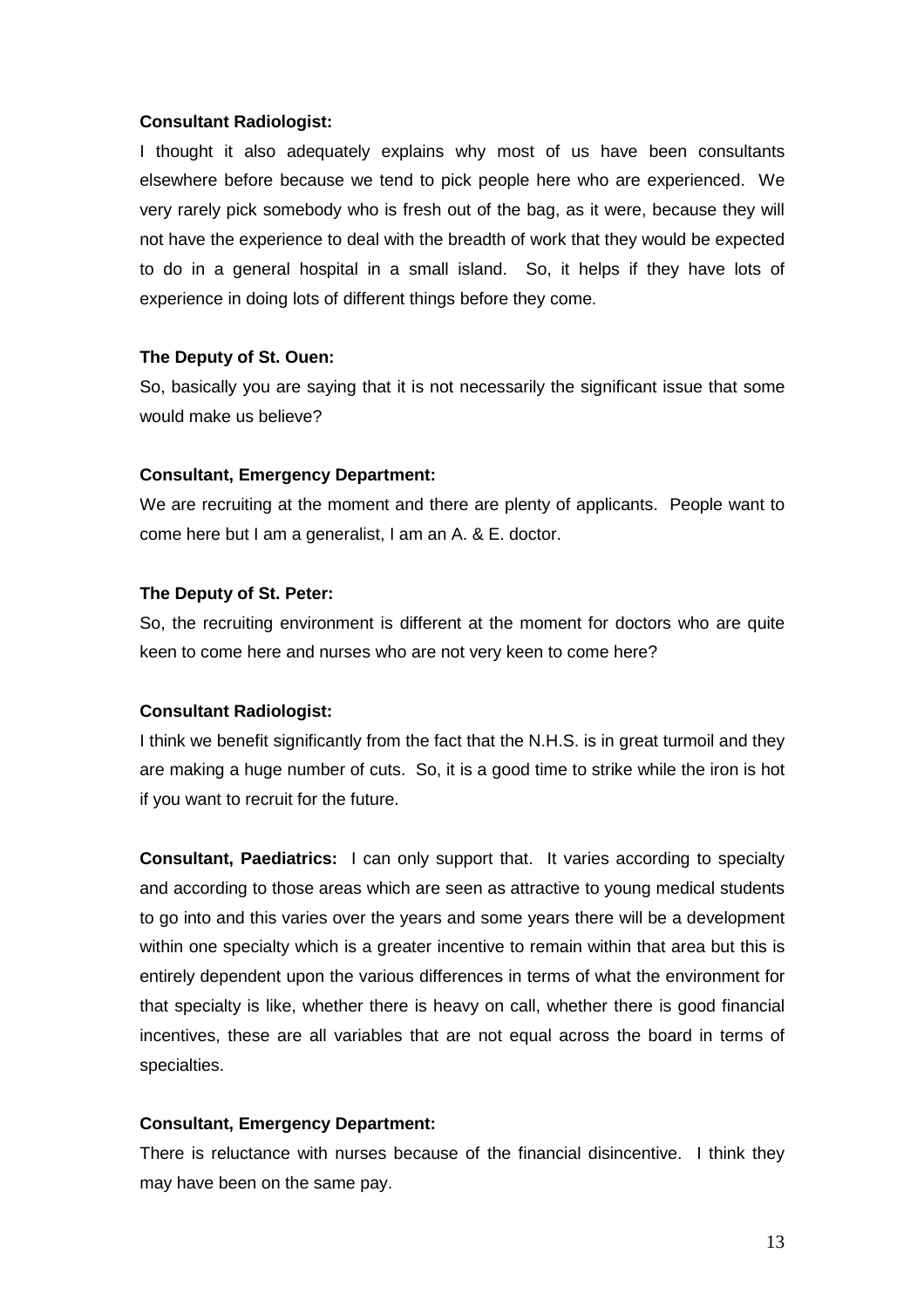#### **The Deputy of St. Peter:**

And our high cost of living.

#### **Consultant, Ophthalmology:**

Perhaps in the future we will need a slightly more flexible approach to our consultant appointments bearing in mind what has been said here. Some years you have an abundance of talent and other years not. If, for instance, you perceive a second appointment coming up a year ahead we are now allowed almost to appoint 2 people to the same one whereas that would be probably so much more cost effective when you take into account losing a good applicant, re-advertising, getting Agency staff in the interim. So, I think there are elements that we can do to very much minimise the concerns in relation to consultant attraction and more importantly perhaps retention.

[12:30]

#### **Deputy J.A. Hilton:**

Can I ask you a question about joint services with Guernsey and whether you have been involved in any discussions about increasing the services that maybe you share at the moment. Has that been happening? Do you believe there are services that Jersey and Guernsey could share?

## **Consultant, Ophthalmology:**

In surgery it is very limited. In fact, I think I am the only one who has patients referred from Guernsey on a regular basis for specialist work. It is something that needs to be explored. There seems to have been a certain reluctance to do that probably until recently because it maybe was not necessary or there were conflicting ideas between the various islands. I personally think there could be opportunities for perhaps joint appointments in various sub-specialist areas within surgery.

#### **Deputy J.A. Hilton:**

So, whose responsibility would it be within the health hierarchy to push that concept forward? Where would that come from?

#### **Consultant, Respiratory Medicine:**

I think we have our examples already. When we were looking at our urology services we spoke to Guernsey and there was talk about a shared appointment. Part of the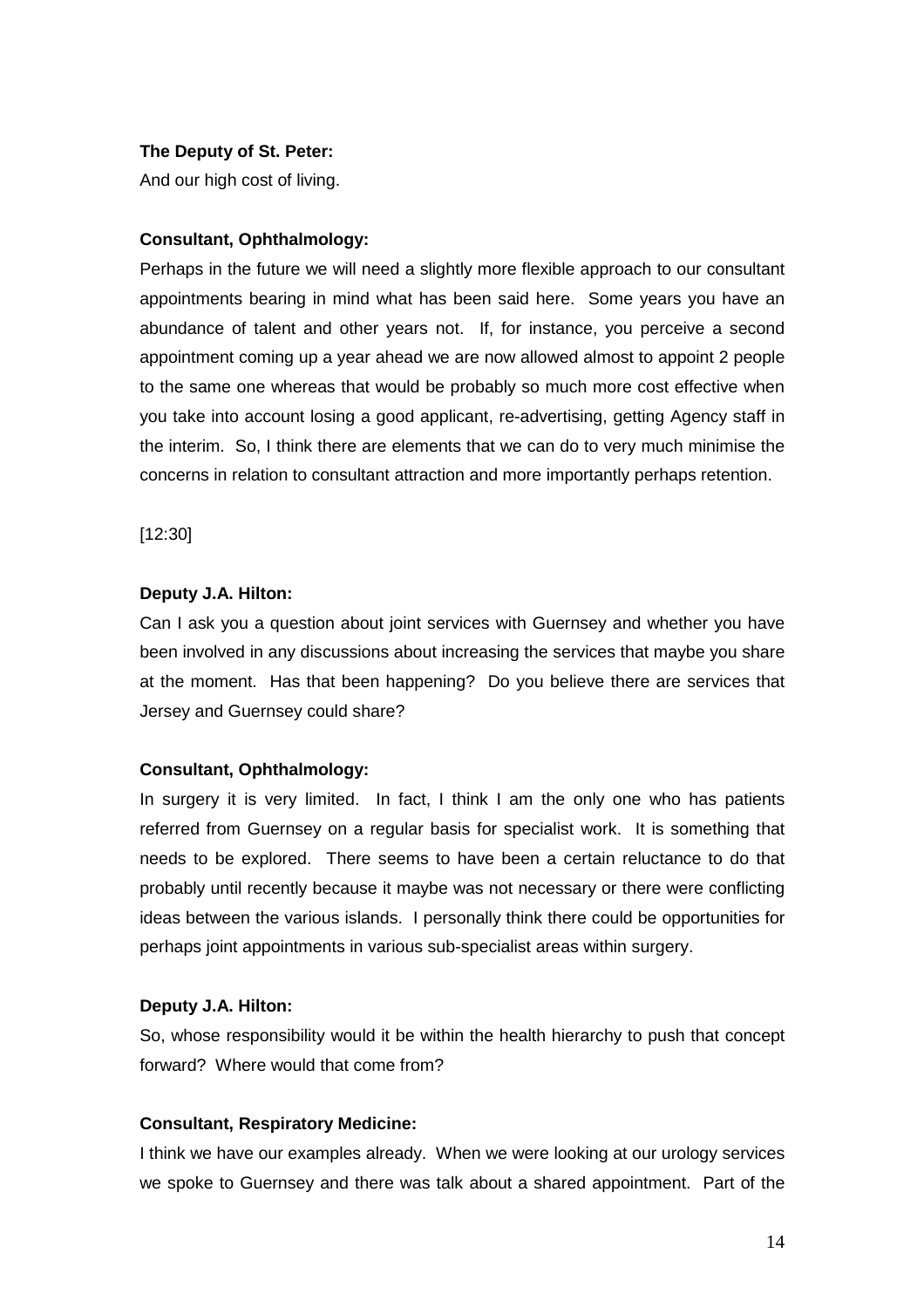problem is that both islands have to have acute cover 24 hours a day so I think the opportunities where we can share appointments and workload becomes necessarily a bit limited but in a specialty where there is lots of elective workload where people have to maintain expertise and given the small numbers of each Island there may be opportunities to share skills. For example, if we had a urologist across both islands who had a particular interest in treating kidney stones; we could use that expertise for the whole population of both islands and vice versa. For specialties such as dermatology, which is largely an elective 9.00 a.m. to 5.00 p.m. specialty, that could be shared but where we have to provide 24-hour services that becomes increasingly difficult.

#### **Consultant Radiologist:**

We have explored it. In radiology of course some of our stuff is slightly more portable than everyone else's. Interestingly we used to do all Guernsey's M.R.I. (Magnetic Resonance Imaging) scanning until they bought an M.R.I. scanner about 3 or 4 years ago, so we have a model that works. I think the cardiologist has been doing some of their pacemaker work recently. I think what you have to remember though is of course to fly here and to fly to Southampton is not that different and if Southampton can provide the same service cheaper than we can, which they probably can in terms of size and numbers and all the rest of it then it may be that those types of joint services are not viable financially for them. There are lots of factors at play and not the least of which, for instance, in radiology the guys in Guernsey are really struggling to employ radiographers because it is too expensive for them to live there. So, even though they may have machine capacity, for instance, that I could use if I ran out of space in mine, they may not be able to provide that service unless they have staff to run those machines and our radiographers are very much parallel to the nurses, physios and all the rest of it, they are relatively poorly paid compared to almost all other health professionals and they are also a scarce resource. There are a lot fewer radiographers around than there are nurses. So, recruiting the people to run your basic stuff is difficult in these islands.

## **The Deputy of St. Peter:**

Is that one of the issues relating to radiology not being provided in the islands as well? Because it said earlier that oncology is an increasing business due to higher cancer rates and perhaps ...

## **Consultant, Ophthalmology:**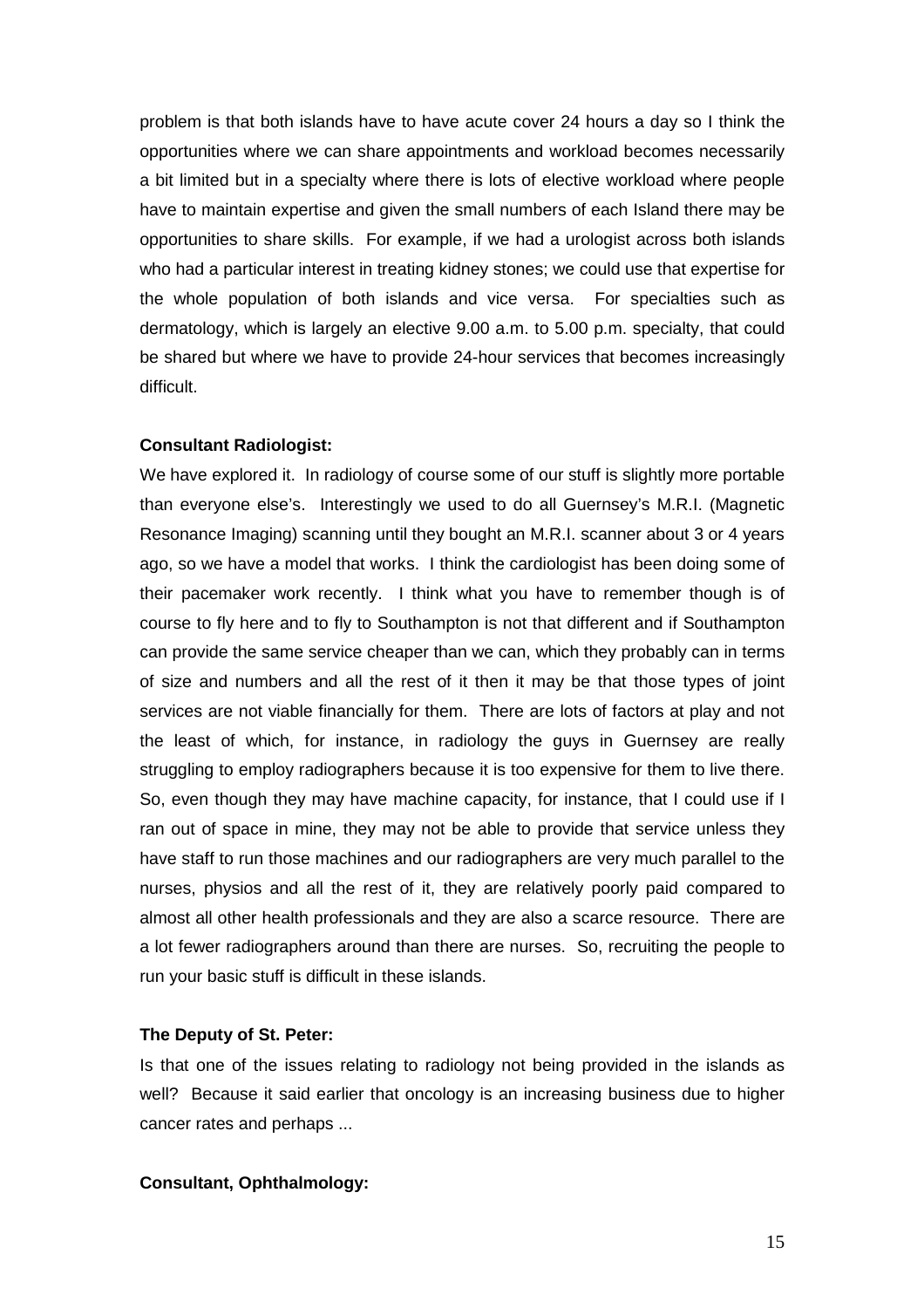You mean radiotherapy?

#### **The Deputy of St. Peter:**

Radiotherapy. Exactly. I do apologise. Yes, radiotherapy. If we could share facilities between ourselves and Guernsey, for example, and provide services such as that here.

#### **Consultant, Paediatrics:**

Well, radiotherapy requires a linear accelerator which is an enormously costly item as a start. Then you require a different specialty group; those who do either clinical oncology, which combines chemotherapy and radiotherapy, or purely radiotherapist consultants. So, you are talking about an extra layer here and really it would not make a great deal of sense to address that without addressing the first principle which is oncology and of itself chemotherapy. I think they are 2 environments: Guernsey and Jersey, have the same issues in terms of numbers. In order to share that requires one individual to come from Guernsey to Jersey or vice versa and of course because the numbers that we are talking about in terms of consultants and/or therapists and so on is low you are sacrificing one to give to the other. The reality of that is that it speaks to very limited services; it is not across the piece and it is certainly not more continuous care. For instance, in paediatrics I can say there would be no point in doing so because there would be no great gain. What you look for is sub-specialist individuals who come from London or from elsewhere to bring in as talent to add extra levels of interest but generalists, who are largely employed in Guernsey and Jersey, like ourselves, the sharing of those skills is really not terribly helpful.

## **Consultant, Ophthalmology:**

I think we have to remember that combining the 2 populations it is still a population base less than that which is probably 95 per cent of the D.G.H. service. If they were not 2 islands then there would be far more potential but I think that the links probably with the mainland are going to be the ones that would be usefully developed rather than necessarily Guernsey other than on an individual case specific basis.

## **Consultant Physician:**

I think from our patients' point of view as well if you are a Jersey resident whether you are in Guernsey or Southampton or anywhere else, you are still not in Jersey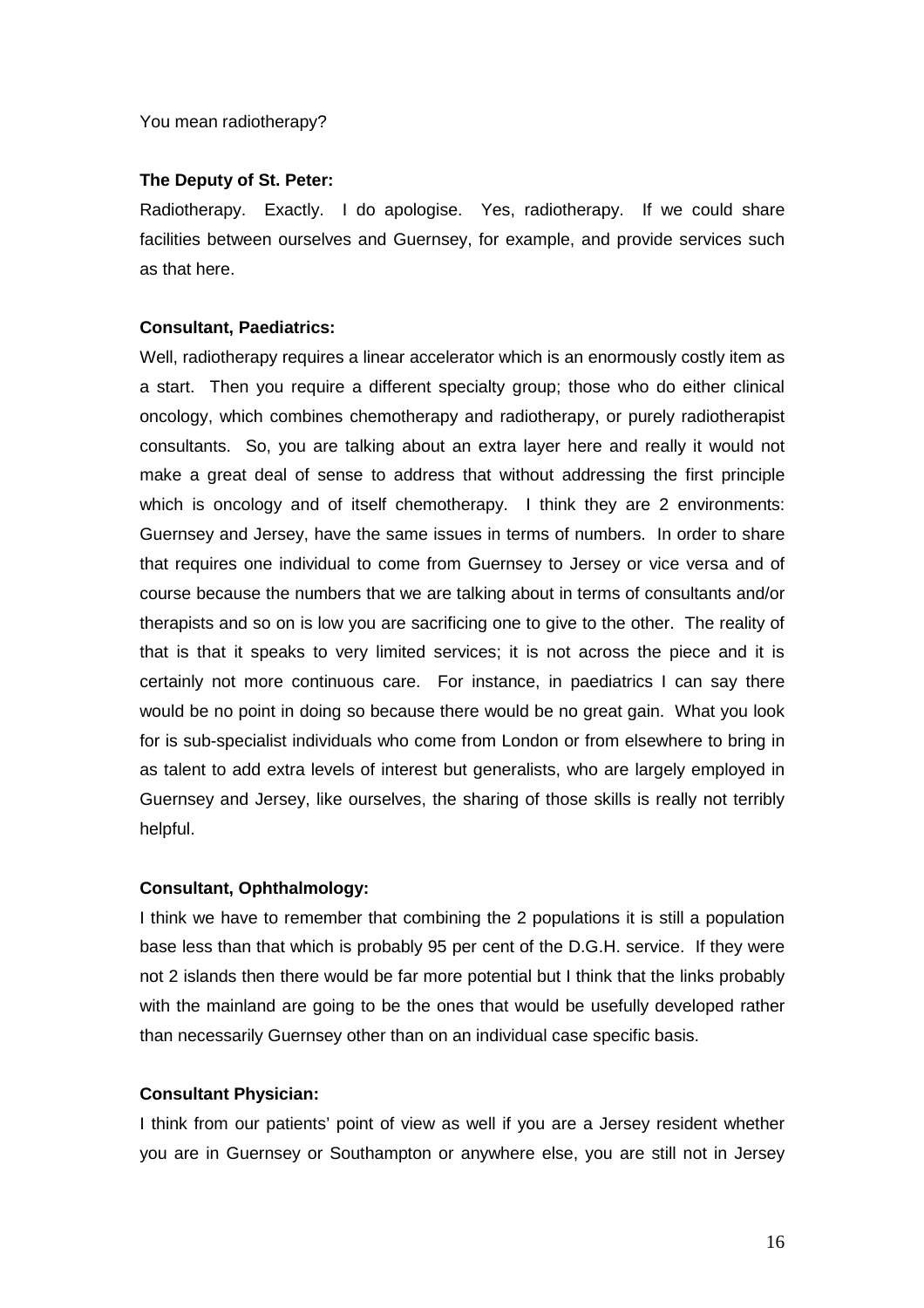and vice versa. You are as far away from your home, your family, your friends, whether you are in Guernsey or whether you are in Southampton.

#### **Consultant Radiologist:**

The logistical issues are always the same. We would love to keep as much as we can on the Island because how many days of fog have we had this year or rain and this, that and the other? There will always be the same issues getting between Jersey and Guernsey as there are getting between Jersey and Southampton and maybe even more.

#### **Consultant, Paediatrics:**

It is what patients want. Patients do not want to be spending extended periods of time off Island. I am just thinking particularly about the oncology issue of trying to transfer patients in a more continuous fashion to Southampton for care. The reality is it is a continuous disease process and the patients do not want to spend extended periods of time off Island, quite rightly. So, I think we do have to think about what specialties can we augment with additional specialist input and whether that takes place off Island or here but the expectation is that we have an all-singing, all-dancing hospital that can do most things here. That is the general public's expectation.

#### **Consultant Histopathologist:**

In my specialty, pathology, we had correspondence with our colleague in Guernsey, who is a single-handed histopathologist, and they are looking possibly to appoint another histopathologist in Guernsey but we are at very early discussions whether we can have a shared appointment between Jersey and Guernsey because in Jersey our department is getting busier with the number of biopsies and surgical resections that we have to deal with, so we may be at a tipping point where we may enter into an agreement with Guernsey.

## **Deputy J.A. Hilton:**

So it could work in your speciality.

#### **Consultant Histopathologist:**

It could be a shared appointment between the 2 islands, yes.

#### **Consultant Radiologist:**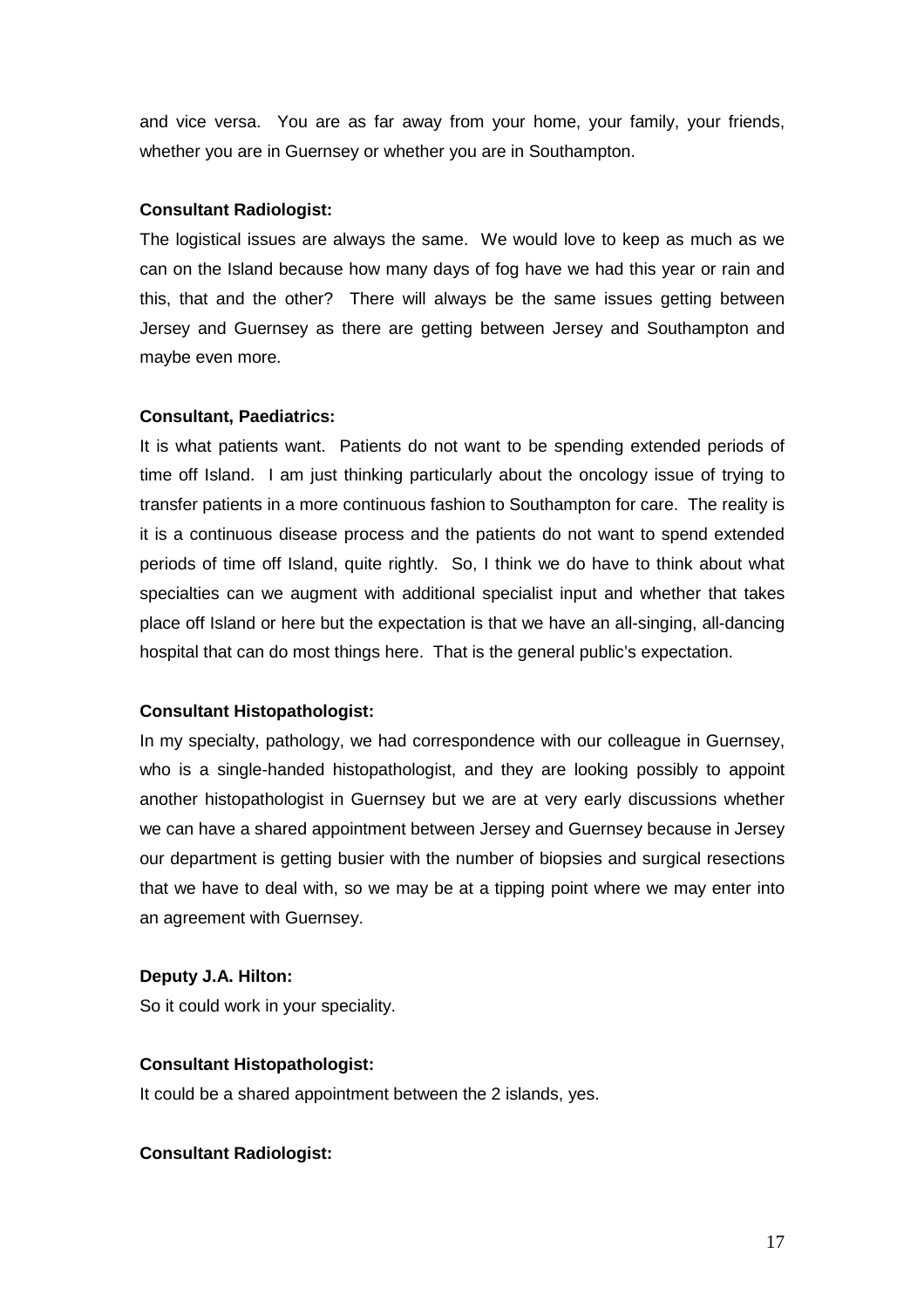We can transfer data and samples and not people. It is a lot more doable than transferring people.

## **The Deputy of St. Peter:**

But you still have the problem of your I.T. system not being quite up to speed.

## **Consultant, Paediatrics:**

Nowhere near up to speed.

## **The Deputy of St. Peter:**

Do you have an end in sight on that issue?

## **Consultant, Paediatrics:**

We have no future, and Andy might want to speak to this, but as far as I understand it we have no future budget for the programmes that were embarked upon to expand I.T. nor do we have a maintenance budget for those that have been put in place.

## **Consultant, Respiratory Medicine:**

No, it is a problem and I think this dates back to the time when the States cut the funding for the original project so we have been having to make do on the basis of not having a fully funded project. So, inevitably it does not run as well as it might do and the teething problems are taking longer to resolve than anyone thought.

## **Deputy J.A. Hilton:**

How much does that rank as a priority, do you think?

## **Consultant, Respiratory Medicine:**

Well, I think alluding back to reassuring the public of the quality of our service it is about having good data and I think therefore I.T. systems are essential in terms of collecting our outcomes. I am confident that we have a safe service and I am confident that we provide a good service but it is being able to demonstrate.

## **The Deputy of St. Ouen:**

Excuse my ignorance, and maybe I should have done some research before, but can you just explain briefly what involvement this group, which is the clinical directors' group, have in determining future health strategy, particularly around services provided within the hospital environment.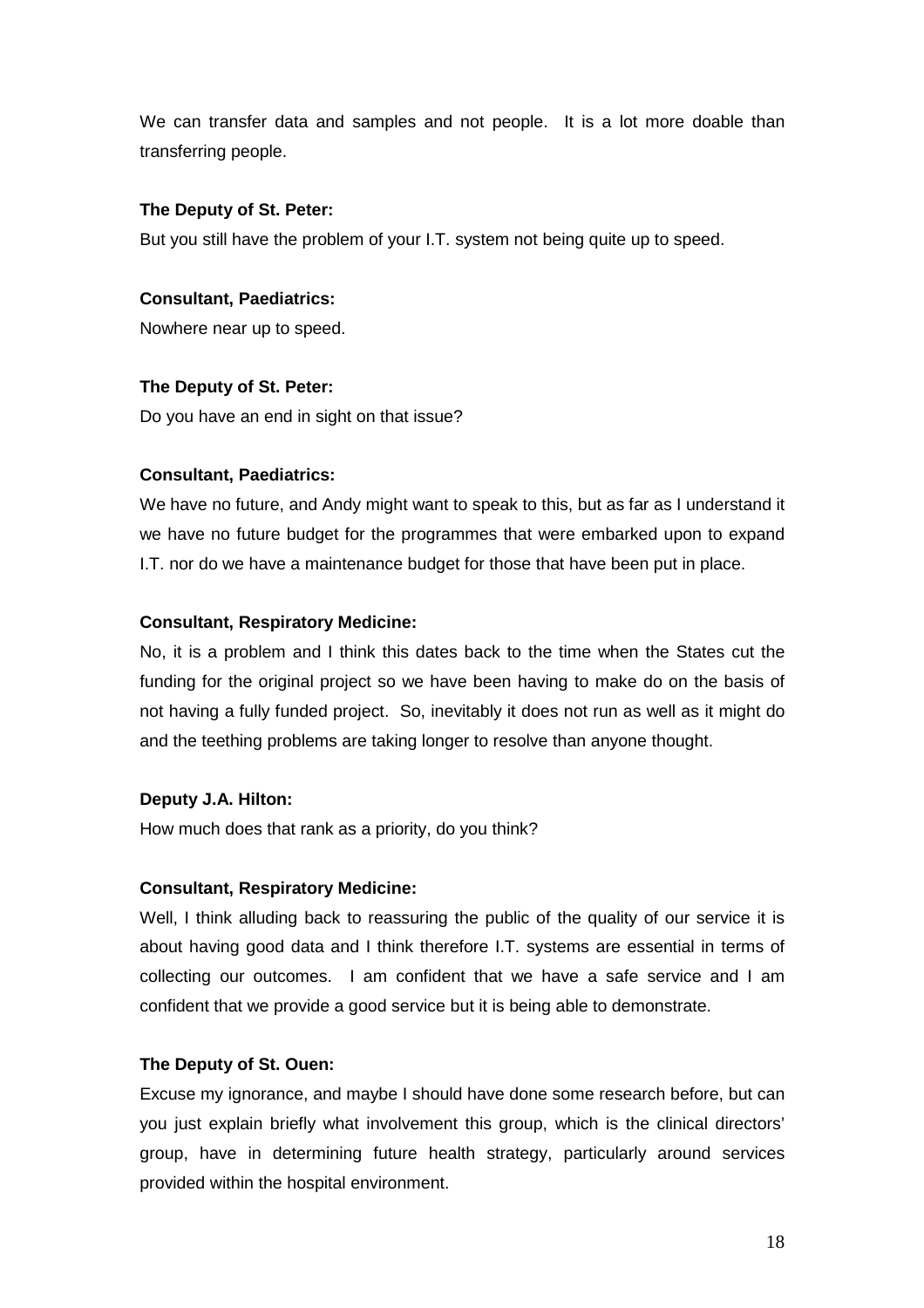## **Consultant, Respiratory Medicine:**

This group is key because this is a group that meets every week and does the operational management but also looks at strategy. So, I think in terms of the hospital business this is a key group, the clinical directors, together with the Managing Director, together with the Operational Manager, are key to deciding future development.

#### **The Deputy of St. Ouen:**

May I ask then, and I am not aiming to be critical, but we know and everybody seems to be aware that we have had problems with the hospital over many years and the issues have not been addressed, if this group has been key in helping develop strategy, why do you think that we have not dealt with these matters earlier?

#### **Consultant, Respiratory Medicine:**

Because we were not involved; that is the difference. The change in management when Andrew McLaughlin came meant that we have a new structure which involves doctors in management whereby previously they were not.

#### **Consultant, Emergency Department:**

It was very clinician light before and now we are much more ... all the clinicians are very much more involved.

## **The Deputy of St. Ouen:**

That is good to hear.

## **Consultant, Ophthalmology:**

We are following N.H.S. practice and probably improving upon it in a lot of respects in relation to the direct input we have collectively with regard to helping the Hospital Director, but also with regard to future developments and strategic ...

#### **The Deputy of St. Ouen:**

So how do you balance the demands of this group with your own workload?

## **Consultant, Ophthalmology:**

With difficulty.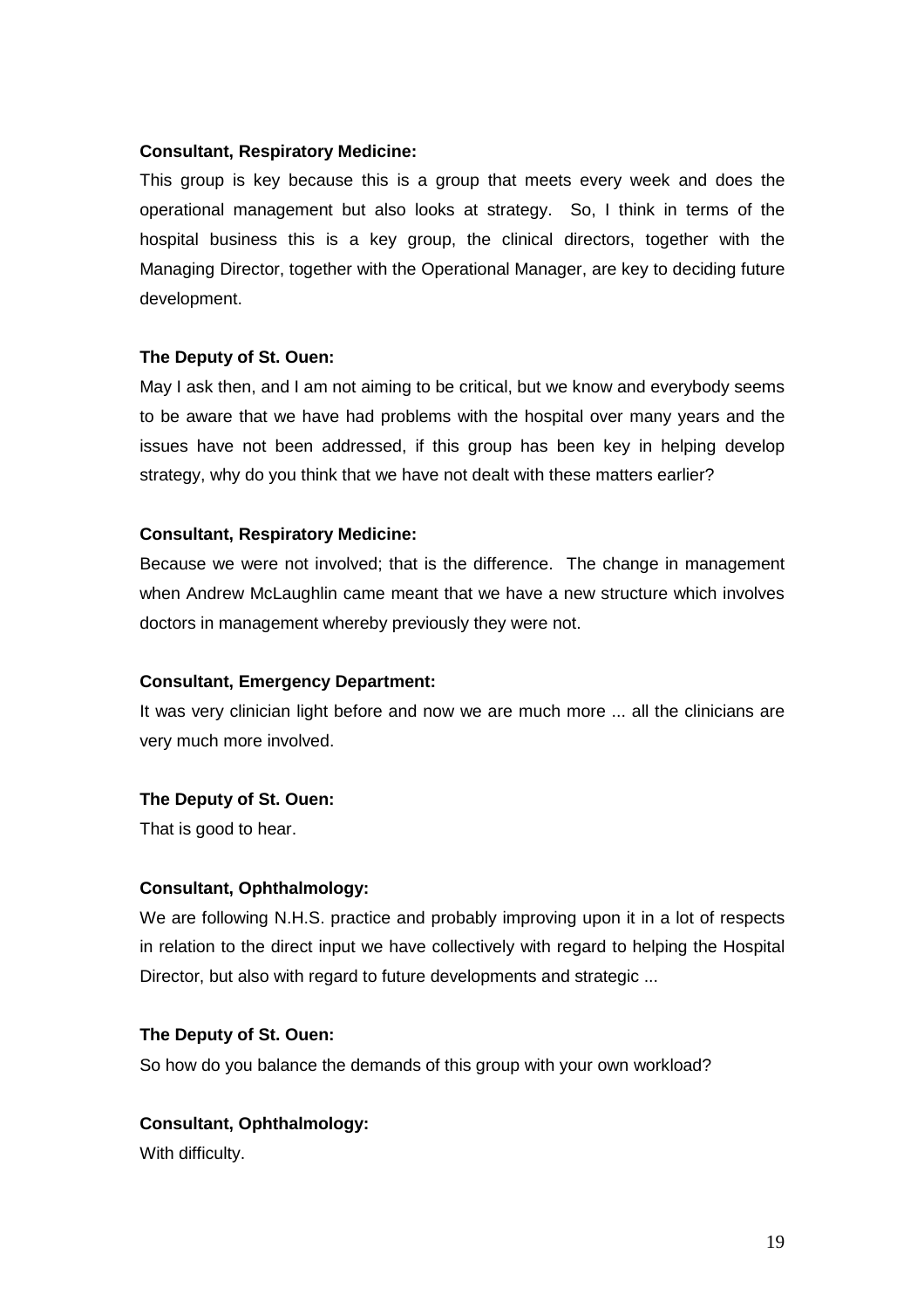## **Consultant, Emergency Department:**

This is my day off.

## **Consultant, Paediatrics:**

Can I just interject? I think there is a point that has been missed here which is that we feed back to the decision-makers. We are maybe in part strategists but we are actually not the decision-makers. We are informers and we can enable people who are making these decisions to make them with the best interests or patients in the hospital in mind but I would challenge this group to say that we are actually those who ultimately make those decisions. I do not believe we are.

#### **Deputy J.A. Hilton:**

So, when you meet once a week, which is the clinical directors and the medical directors, you are meeting with your Chief Executive Officer and your Hospital Director?

#### **Consultant, Respiratory Medicine:**

Not our Chief Executive Officer. It is hospital-based, so we would have the Managing Director of the hospital and the Operational Manager.

#### **Deputy J.A. Hilton:**

All right. Not the Chief Executive Officer?

## **Consultant, Respiratory Medicine:**

No.

#### **Consultant Radiologist:**

To be fair to her we have seen a lot more of her recently.

**Male Speaker:** 

Leading up to this meeting.

## **Consultant Radiologist:**

It has been very useful.

## **Consultant, Respiratory Medicine:**

That is not a criticism of her. This is the operational group running the hospital.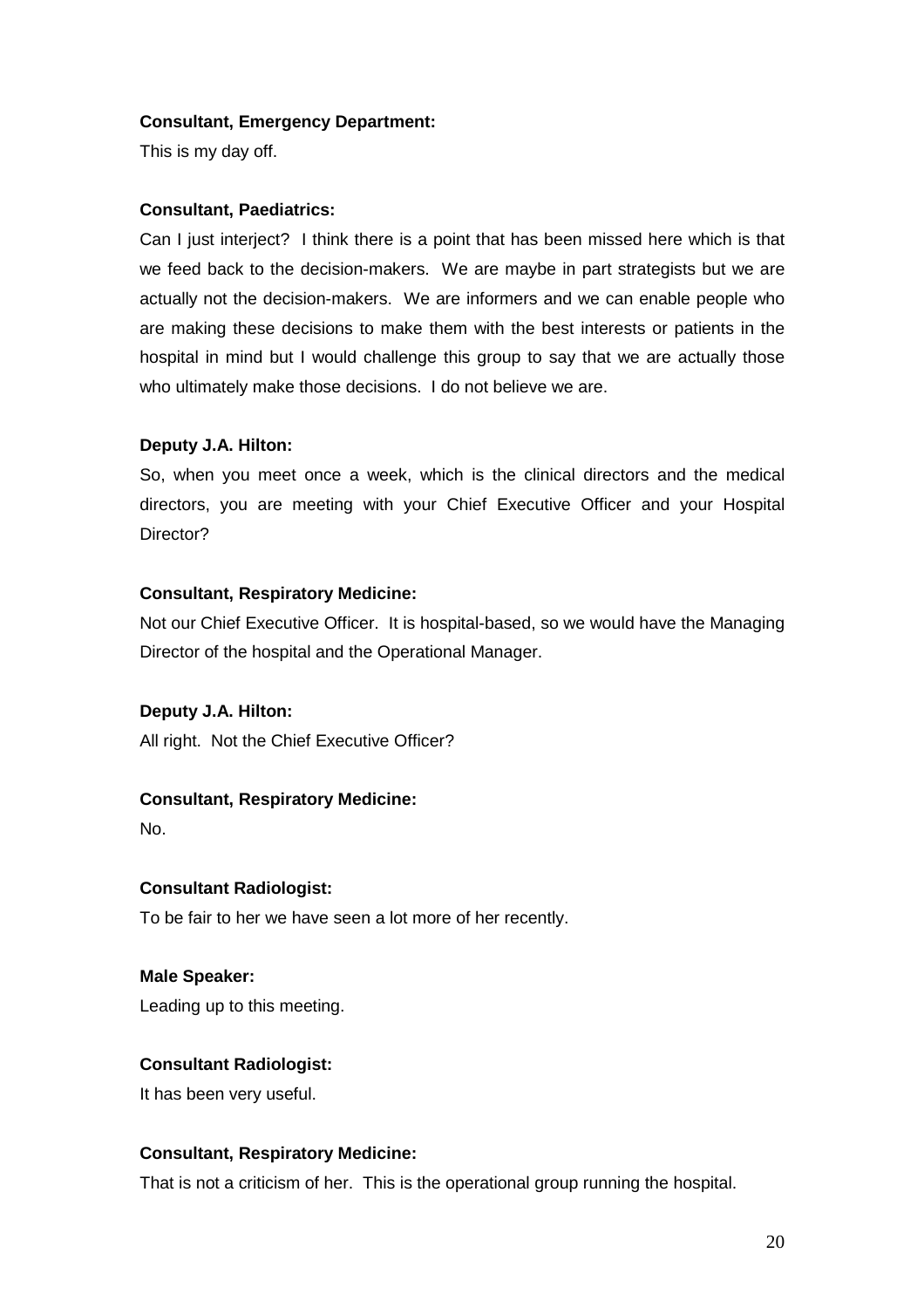## **Deputy J.A. Hilton:**

Of course. So, normal practice would be that generally speaking you would not be talking to the Chief Executive Officer? That is normal practice, is it, in the hospital?

## **Consultant, Ophthalmology:**

It is normal practice to talk to the Hospital Director, in other words the senior management of the hospital. The sort of role in Jersey is slightly different than elsewhere but we talk to the person that is responsible for the managerial decisions in the hospital.

## **The Deputy of St. Peter:**

At what point have you been engaged with the key policy directions that are now in the White Paper? What point did you see, for example, the outline business cases?

## **Consultant Physician:**

Well, we saw the outline business cases on Wednesday evening.

## **The Deputy of St. Peter:**

On Wednesday evening. This Wednesday?

## **Consultant Physician:**

Yes.

## **Deputy J.A. Hilton:**

So, you were not part of pulling the information together, or developing the outline business cases for each of your ...

## **Consultant Physician:**

We were involved with the very high level direction of the White Paper, the Green Paper, the White Paper. That was last year. The list of people that have been involved with the outline business cases is listed within each outline business case but they have not necessarily been involved with the writing of the documents. I think you have to take it that these are outline businesses cases; they are not full business cases. I think we would agree in principle with the directions that they are going in but there is clearly an awful lot more work and discussions to go into the detail and I think particularly Jersey has to recognise that it is a small place and we have to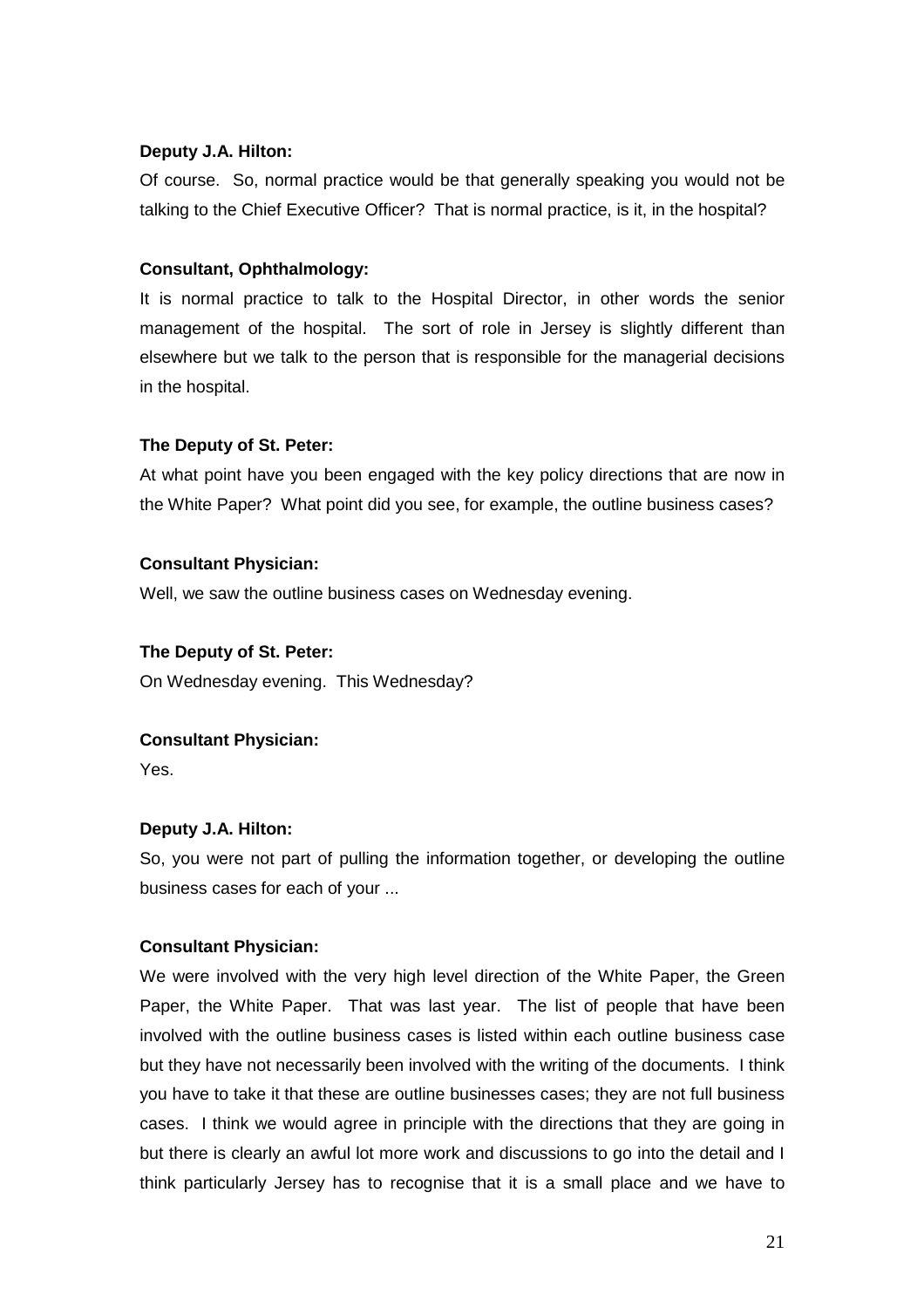operate systems as generically and in as leaner fashion as we can, not mimic the N.H.S. which can provide a specific service for different areas; we have to try and be as generic as we can.

## **Deputy J.A. Hilton:**

Were you surprised that you did not see the outline business cases?

#### **Consultant, Paediatrics:**

Well, I can speak somewhat differently because I was quite involved with the outline business case for children's health services but that is partly in view of my role, which is partly about children's public health, so I have been involved in this as part of my general work. But I do think that contrasts quite significantly with other services. One of the aspects of this is the outline business cases that I have seen, and certainly the one I am involved in is very specific; it is not about all of the things that are needed to make good health services for children, it is about future direction. But it needs to dovetail very much with what is current; what is here and now, and where those pressures are. That is one of the concerns that has arisen from these outline business cases, is that how exactly do these dovetail current services? Because, without speaking to the hospital service, for instance, or necessarily speaking to primary care and where that is at, at the moment, these are free-floating, they are not necessarily integral to how the future of these particular items might operate. So there is a great deal more work that needs to be done.

## **Consultant, Emergency Department:**

Of course, this document is vastly community orientated, rather than us feeding in directives.

## **Consultant Radiologist:**

But you did hit the nail on the head though when you said, how do you have time to do all this stuff? I think there is an element of fairness in this. I am a radiologist; there is an awful lot of stuff in there that has not very much to do with radiology. I was involved in the oncology outline business case, but that has a lot to do with radiology, but it is not part of the White Paper per se because it is termed business as usual, so a lot of technicalities involved in this in some respects. I think one of the interesting things is that we have now come to a point where the majority of the scut work, if you like, has been done, so to develop the documents. If you had expected us to develop the documents you would probably be waiting a long time. We just do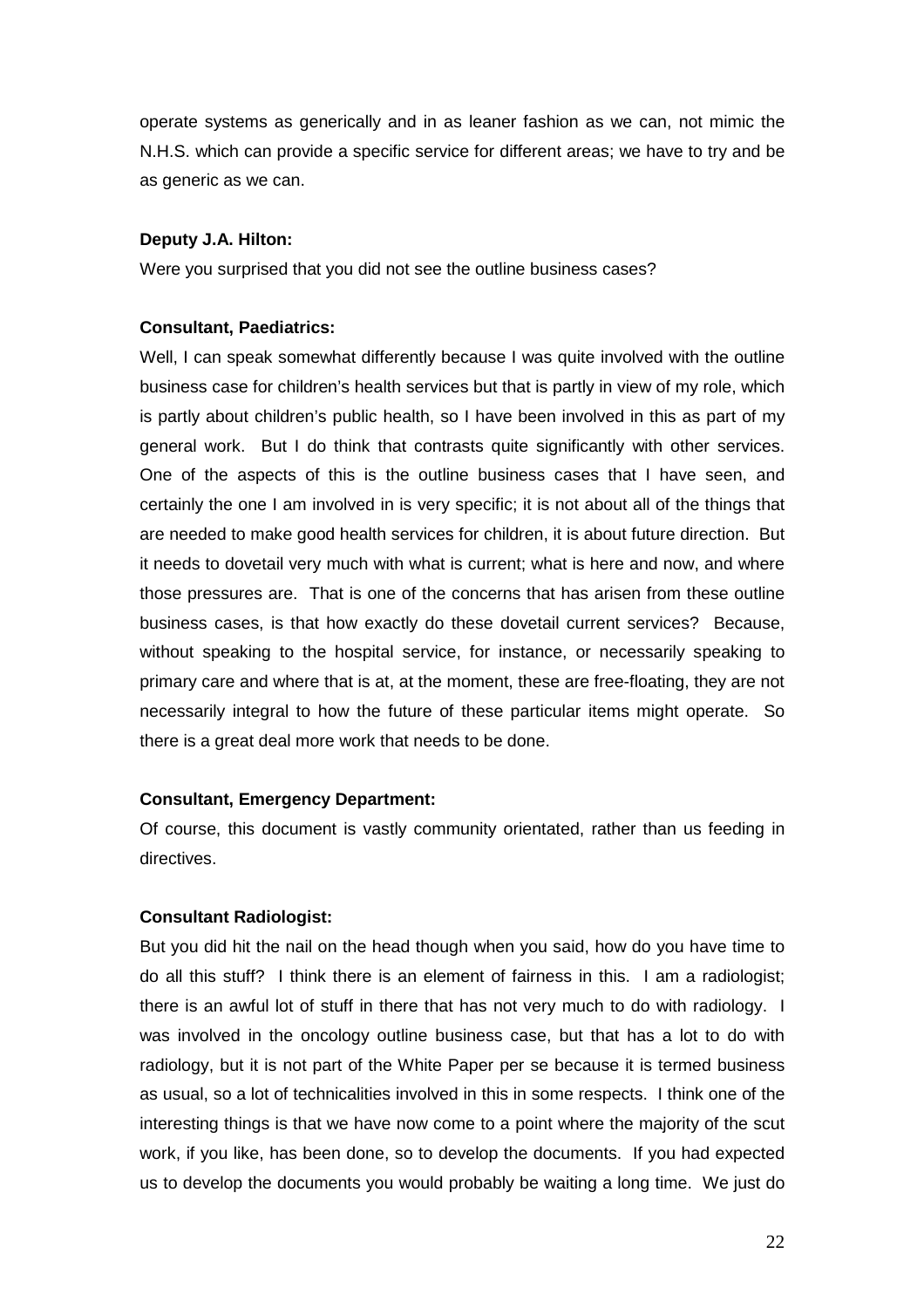not have the time to do that. I think what is critical now is that we have come to a point where we have created a structure where we can become involved in analysis and criticism and tidying up of what has happened, and linking it all together. We are in the midst of a process now where we are generating an acute services hospital plan at the same time as all of this and everything informs everything else. It is almost like standing in the middle of a crowd and trying to pick out everybody who is 20 years old, you cannot do that easily, everything has to come together and it takes some time. We have a structure now that we can work with, we know sort of where everything is, we have some detail for what the community wants to do. We have some underlying issues that we know we need to sort out, which is the hospital in terms of structure and the bits we have been over so far. We are a cohesive group that is now in a position to put the whole lot together and to tidy it up and make it work.

#### **The Deputy of St. Peter:**

Let us talk about the hospital itself. We have already heard that you have concerns about the fabric of the building, et cetera, and there is still this debate going on about whether it is a new hospital or whether we refurbish what we have at the moment on a rotation basis. I know that the feasibility study has not been carried out, but do you have a view as a group as to which is the right way forward?

#### **Consultant Radiologist:**

I think I would love to see a new hospital. One of the things that we are constrained by in terms of efficiency is the building. In my department, for instance, we are regenerating interventional radiology to treat vascular disease. I cannot make efficient use of that service. I could put in a new X-ray room, which will allow us to do this in an existing X-ray room, however, to make the service run efficiently I need a place to decamp the patients to; I need to knock a wall down to build a waiting room, et cetera. I cannot do that where I am now. So we could make large investment in the building that we have in terms of equipment and refurbishing rooms, but we will never make best use of the space we have because of the constraints that we have. We have an old building, which is of historic interest, and it is built out of granite and it is extremely expensive to knock about. So realistically speaking, if you are going to do things properly, you need to have something purpose-built for the way health is now.

#### **Consultant, Opthamology:**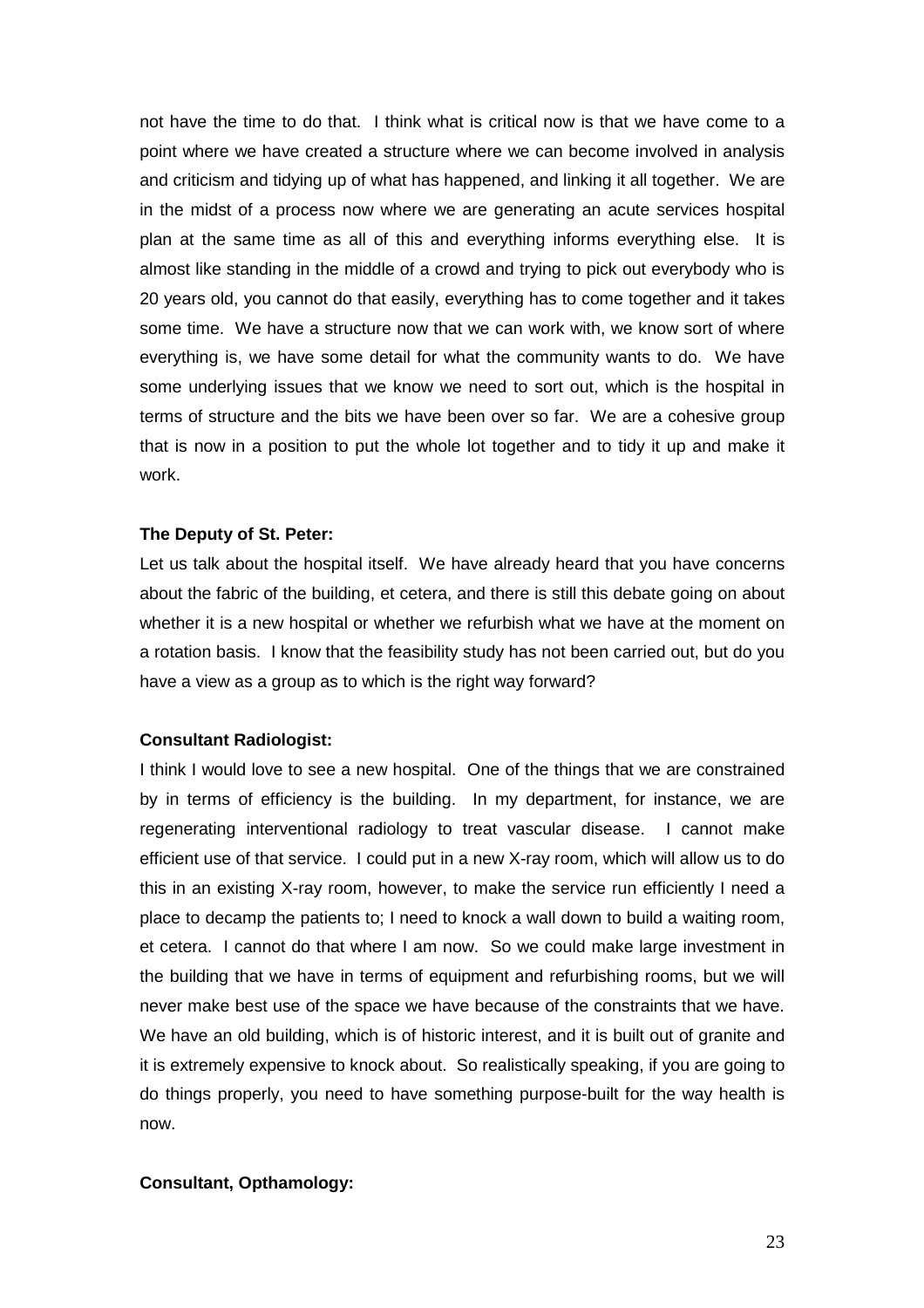I think we would all prefer something purpose built. The difficulty is the timeframe in which that might happen, because we have several reviews of services within the hospital that have already reached a critical situation in relation to infrastructure, or lack of infrastructure. We are really stuck for theatre time and theatre space. So there are some things that really cannot wait for that 5 to 7 to 10-year period, and that is perhaps the biggest factor in favour of staging a development on the site, which will never be as good as the alternative.

#### **Consultant, Emergency Department:**

At the present stage, I think we need to see that research and come up with a more accurate ...

#### **Consultant, Respiratory Medicine::**

Absolutely, I think we have commissioned a feasibility study so that we are better informed, and I think, as Richard said, this is a balance between trying to get better value for money in a quicker solution or a new build, which is inevitably going to take longer. I think really we will be informed by the feasibility study.

#### **Consultant Physician:**

I think a new building, you would be horrified at the size of it, because the hospital we have now is so cramped for space, for office space in order to see patients, theatre space as we have mentioned, to try to do what we do now and build a new hospital, you would be shocked at the size of the hospital we would be expecting to have. The car parks at the side of that as well, we have 2 disabled spaces for the hospital.

#### **Consultant, Paediatrics:**

The other thing is, it is the financial climate and a new hospital is an incredibly expensive undertaking, and having seen and worked in other places, I have seen new hospitals being built and sit for 10 years or more because they just could not staff it for lack of funds, and the one particularly I have in mind had to do it department by department, which was incredibly disruptive to the services provided to patients, so they were travelling between an old hospital and a new hospital; a new hospital that was largely just a number of walls and floors and that was it. So it is a decision that is really critical for thinking about future financial planning, not only for the building, but for the staff to inhabit it.

## **Consultant, Opthamology:**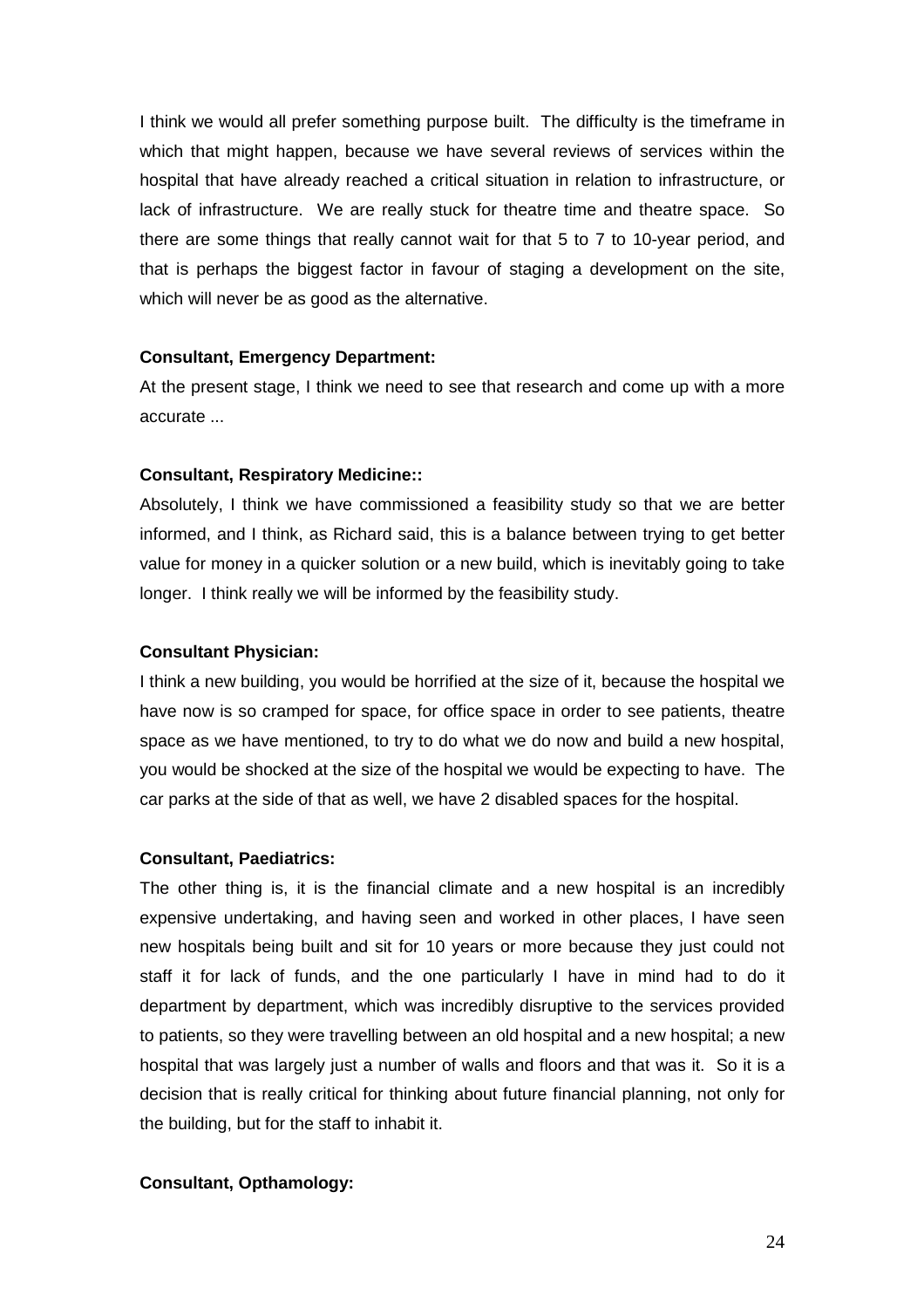The reason that you have that is because these new hospitals have been funded on a P.F.I. (private finance initiative) basis, and what has happened is there has been a mixture between capital and revenue to cook the books almost, to say the P.F.I. is affordable. I was involved in one when I was in Nottingham and the inordinately complicated measures that the accountants made to prove that the P.F.I. was going to be better confused us all, but there was already money there, it was the last bit of N.H.S. tranche of money that was there to build the unit that we were looking at and sadly we went down the P.F.I. route and as a result, exactly what Mark said, suddenly there is an inordinate shortfall and what goes? It has to be in relation to everything from staff being not reappointed, or sometimes being ... or whatever. So, if capital is separate from revenue, then that should not be a problem. If it is a P.F.I. or something like that one has to learn from the mistakes that have happened in the N.H.S. and try very hard not to repeat those.

#### **Consultant, Respiratory Medicine::**

Because money is a problem, there will be a compromise whether it is a new build or a re-provision. That is a fact of life really.

#### **Consultant Histopathologist:**

Andrew McLaughlin has put forward a good staged refurbishment plan for the hospital, and he persuaded me with the idea of refurbishing over a period of a number of years, doing stages, costing £30 million to £40 million each, and the work going to local companies.

#### **Consultant Radiologist:**

Is it fair to ask you a question, in that we all sit in the silo of the hospital, because we see patients every day and all the rest of it, but you, as politicians, have contact with your voters, your parishioners, whatever, on a daily basis. What do they want? What would they like to see? What are their biggest worries?

#### **The Deputy of St. Ouen:**

I think I would turn the question back to you.

## **Consultant Radiologist:**

A true politician's answer.

## **The Deputy of St. Ouen:**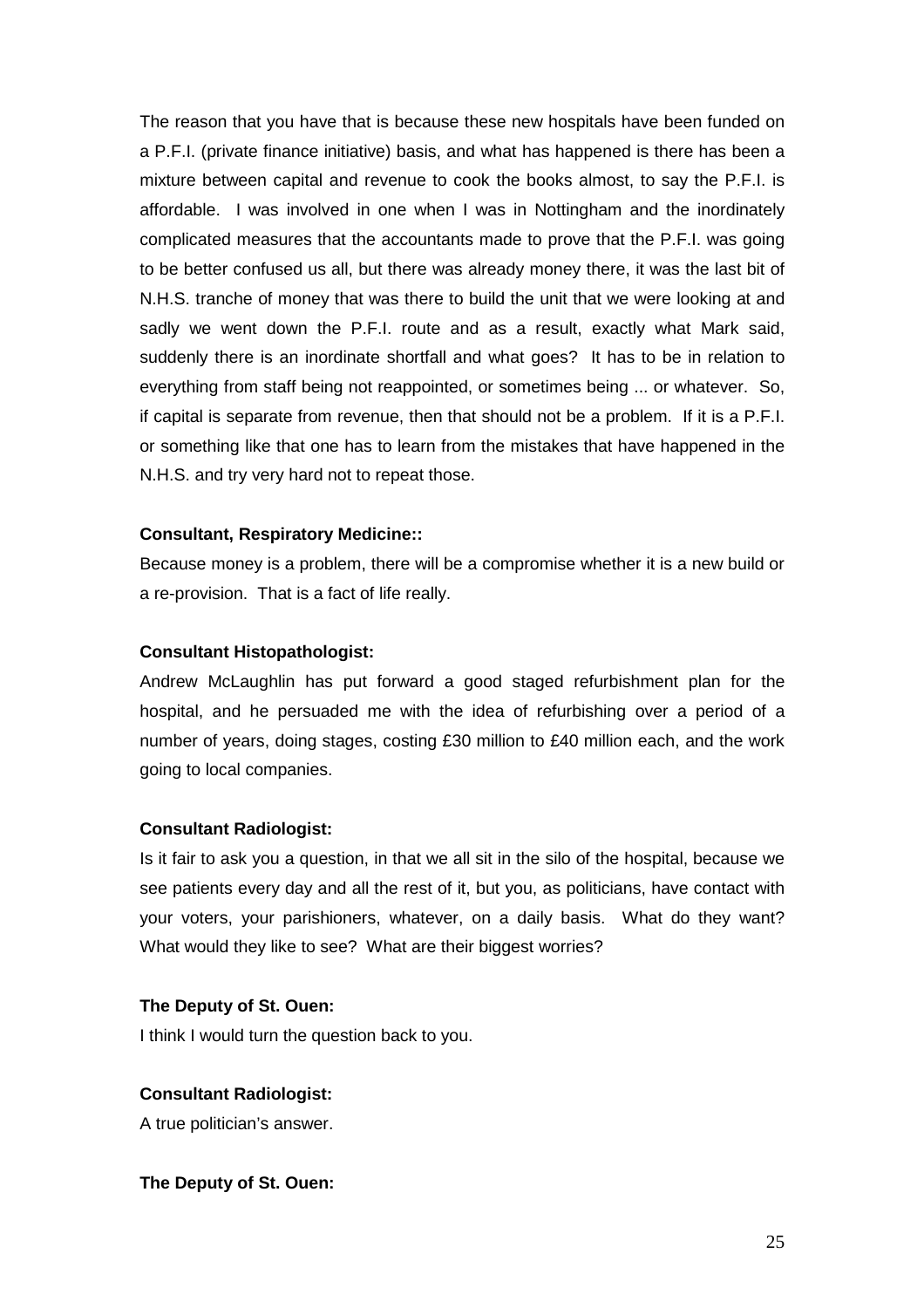I would basically say, and just point I suppose to documents that people have referred to, the Green Paper and the White Paper, and the question is, has that and will that, will the 2 papers and the consultation that has taken place, informed the public and are they ready for the significant changes that are being proposed. I come back to the issue of funding, and I suppose this is where I would like to know your involvement. You absolutely flag up that the critical issue, which is funding, and the provision of sufficient funding, to provide services. How are you, as we sort of move forward, going to be able to ensure that funding that is brought to the States and to the public to consider is the appropriate amount?

#### **Consultant Physician:**

It is never going to be an appropriate amount, is it? We provide a health service and we can always spend as much money as you give us. So there is no such thing as an appropriate amount. You give us whatever you can afford and we can spend it, and we can always justify that.

#### **The Deputy of St. Peter:**

But does that not fly in the face of the point where we started in that we have been under-funding hospitals and health resources?

#### **Consultant Physician:**

Sure, but what we are talking now is trying to do a quarter of a century catch-up with your local health service. You are trying to catch up on quarter of a century of underfunding and failure to develop services in line with modern practices. What the White Paper is doing is reflecting what the N.H.S. did a quarter of a century ago. So, no matter what we do, we have to just spend what we are given carefully, judiciously, in the best way we possibly can. But there is no way we can take an enormous amount of money and do 25 years of work and produce something that reflects that within 2 or 3 years. I think this is a process that has to be supported, and it has to be supported for a period of years, and it cannot be something that is agreed and then the funding is cut. The way we have lived our professional lives is:"Tighten your belt this year, boys, it is going to be all right next year." Next year they go: "Oh, god, we were wrong, tighten your belt this year, boys, it is going to be all right next year." It has been like that every year to the point where nobody bothers to ask, because you never get. Now, we might be in a position of getting something, but it has to be delivered. I mean we have heard what happened to I.T.; we received half what we thought with I.T. so now we have nothing. You cannot provide us a small proportion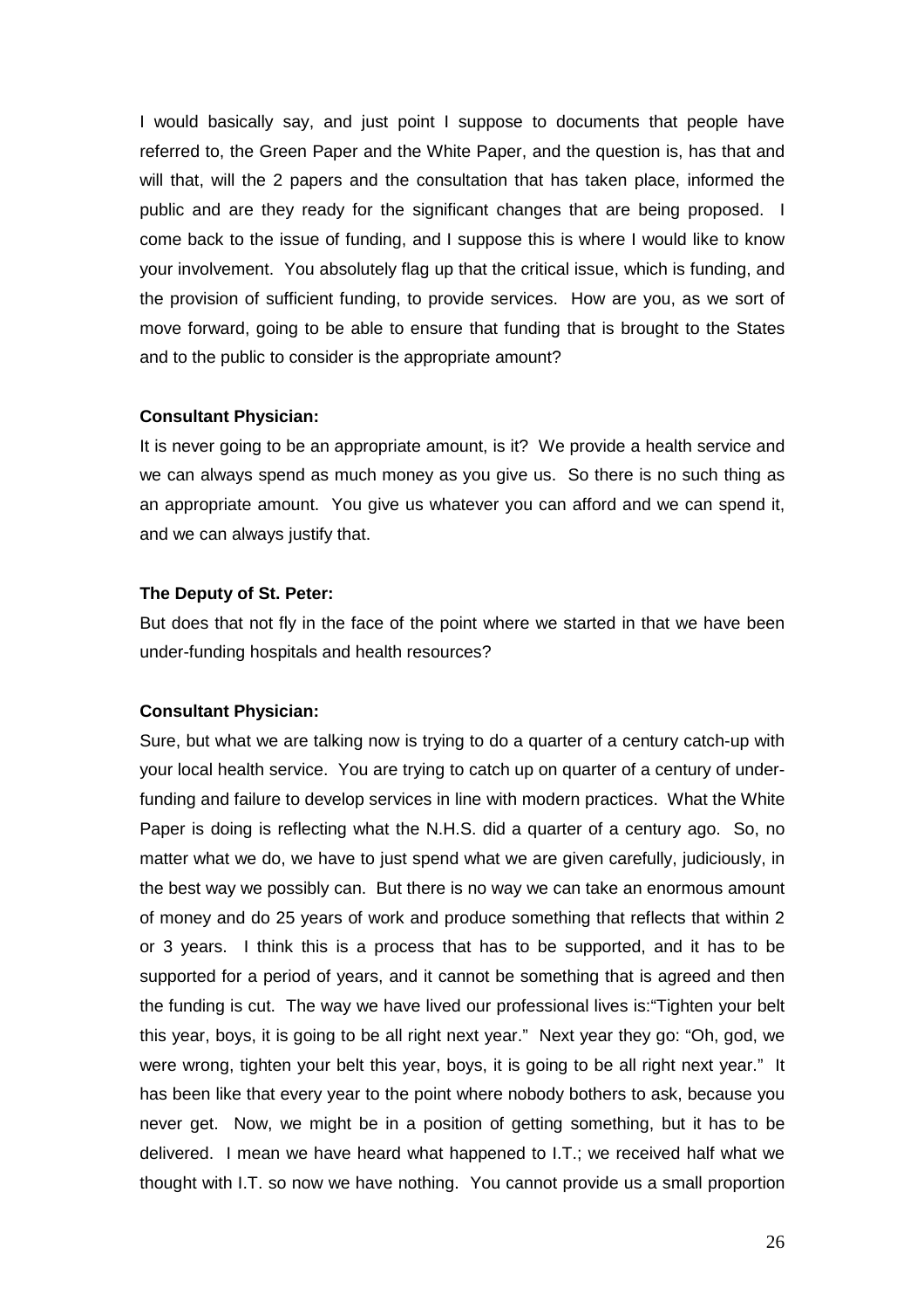of it, you cannot afford to cut it or change your minds, we have to assume that this is a work in progress for something of the order of 10 years to try to get our services to where they ought to be. This is substantial.

## **The Deputy of St. Peter:**

That becomes a political problem, does it not? This White Paper does provide you 3 stages in each of 3 separate periods of time, but the problem will come in 3 years' time whether there is a political will in the Assembly at that time who will make fresh decisions about funding the next 3-year cycle of reform.

## **Consultant Radiologist:**

That is why we need your help.

## **The Deputy of St. Peter:**

But we may not be here and we cannot promise that we will.

## **Consultant Radiologist:**

I am sure you will be here, Kristina.

## **Consultant, Paediatrics:**

I think, further to the Deputy Reed's question, I do not know that we can be the auditors of healthcare expenditure and ensuring that there is efficient spend. But I do think that principle does need to be part of taking onboard large spend, which is to have auditors of accounts, which is about, not just financial auditors, but auditors and audit of where this money is being spent and whether it is being spent well. So I think, in embarking upon a big financial plan for health, that is an essential part, not only of the strategy in and of itself, but also the monitoring of the spend that goes on. I do not think this group could really account for the spend; we will do what patients ask of us.

[13:00]

## **Consultant, Respiratory Medicine::**

I was just going to say, we have an interest in the fact that the money is used in the most effective way because we are also taxpayers, and so there has to be that sort of compromise and understanding that it is value for money.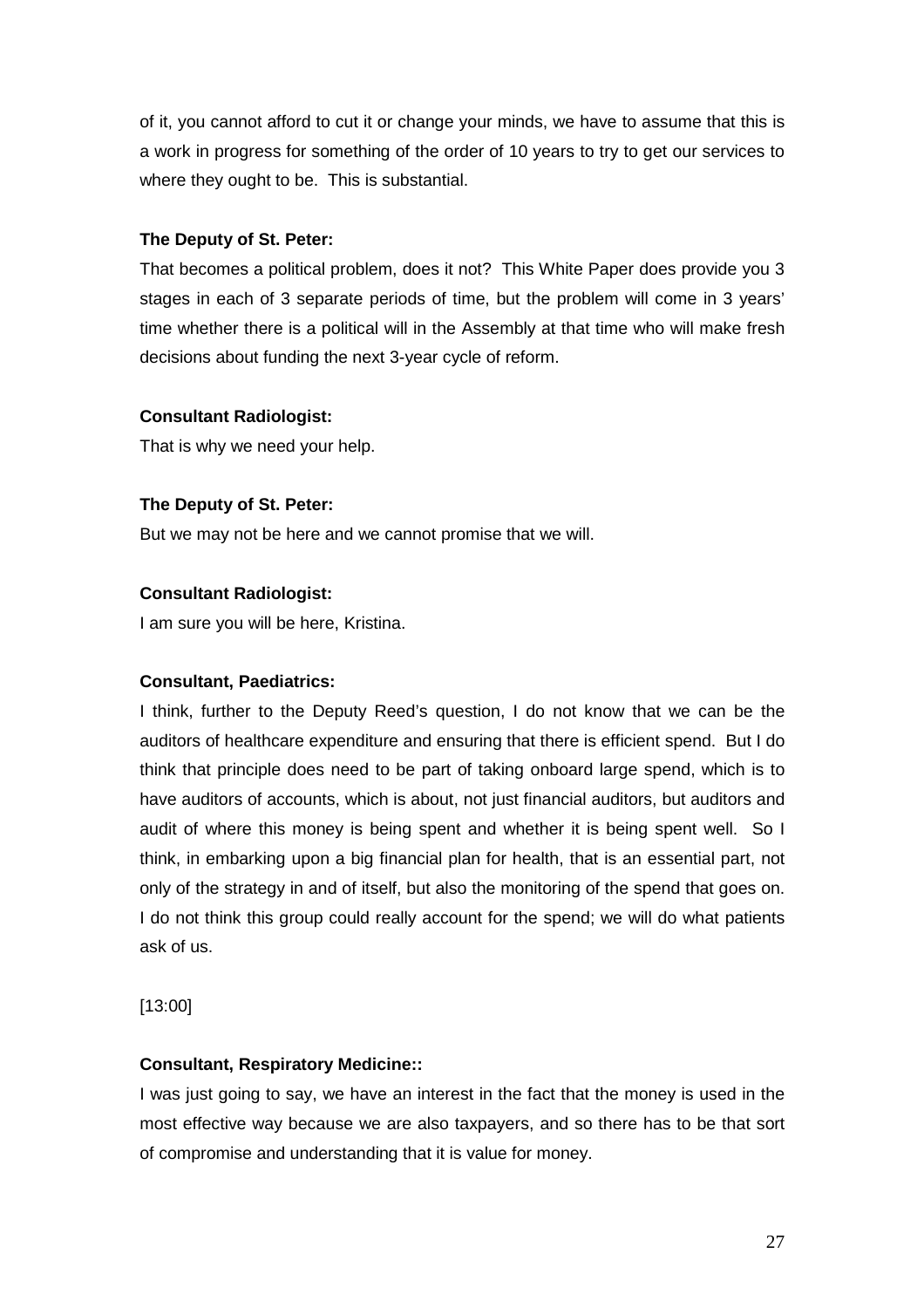#### **Consultant, Opthamology:**

Since the clinical director organisation has been up and running, we are privy to far more information than we ever had in relation to budgets. So, on an individual basis, we are able to look at, for instance, the budget for surgery, surgical services, and we can narrow things down and say: "All right, we are doing pretty well here or not so well here; these are areas of over-expenditure, these are areas of underexpenditure." We are getting pretty good at trying to live within our means, provided that we do not have sudden upsets. Because we are a small organisation, the figures we are talking about, it is large, but small in comparison to healthcare figures, we only need, for instance, a patient that will be sent off-Island for a very specialist treatment, which is costing £250,000, one, to make us £250,000 overdrawn so to speak. Those are always going to be difficult ones to answer, but in relation to what control and how we can live within our means, if we know that the capital programme is not going to be funded, then we know there is a big element there that will happen, which we are almost having to rob Peter to pay Paul for from the various budgets to make sure individual bits or areas of the hospital are staying fit for purpose. So it removes that area, and if we know that there is going to be 3 per cent inflation on a year-on-year basis for a 5-year period, it is much easier to work on that basis. We are all realists now; it is "welcome to the real world" in Jersey, 10 years ago you did not have to think about finance, certainly as a hospital doctor, it was just sort of there. That is part of the reason we are in such a state that we are now, because nobody needed to think about it. But I do not think any of us around the table are unaware of the importance of attempting to live within our means, provided we know what the means are and we are able to more or less stick to that.

#### **The Deputy of St. Ouen:**

I suppose the point I was making, and I think it was picking up on the point that you made about the I.T., we are, as politicians, going to be required to consider various sums of money that have been put forward by the health service and the Minister regarding how we fund health over the next 3 years or beyond. I suppose it is really my question was more about what confidence can I have when I look at those figures that I can rely upon them and that they are not under-valued or dumbed down to the extent that, you used the example of I.T.

#### **Consultant, Opthamology:**

They are the figures that we work on, on a regular basis, and they are as good as we have at the moment. They are not perfect by any means; they are a lot better than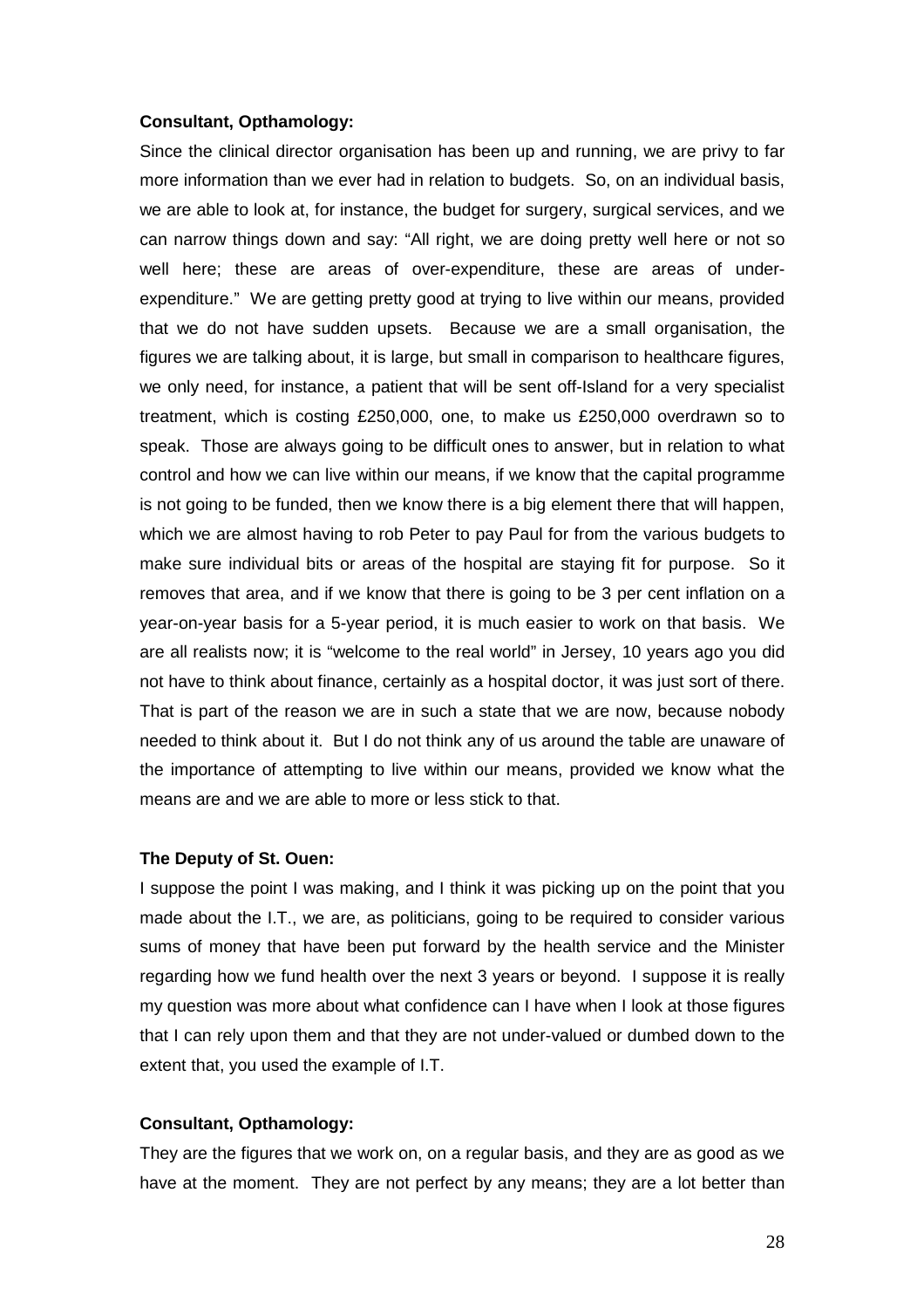they used to be, and in some areas, for instance Chris' area, his figures are good because he runs his setup sort of semi-independently.

#### **Consultant Radiologist:**

I have a fantastic manager who is very good with numbers.

#### **Consultant, Opthamology:**

In other areas we are not quite as relaxed.

#### **Consultant, Paediatrics:**

I think though that we are talking a little bit at cross-purposes, which is that is Richard is describing the day-to-day running of departments, and we all suffer from the effect of the occasional patient who is a very high-cost unpredictable item. Can I use that word "item" for patient? But what we are talking about here is the future, and the future spend, I would make an analogy to the Olympic spend. We are trying to project for something that we really do not know. How much have previous Olympics cost? Well, we have some idea that they are up and down according to resource. But really here in Jersey, and thinking about this, not only is there the 25-year catchup that Mike has described, but there is also the unknown element, which is that some of the aspects of moving services from hospital to community are somewhat blue-sky thinking, they are hopes and dreams and wishes and we just do not know, because there are very few examples of secure financial recompense for doing that. In other words, that this is necessarily going to deliver on the financial hopes and aspirations of the States. We hope it will, it seems right, it sounds logical, but we do not know. There are very few precedents to describe substantial savings by doing so. But we are also talking about, the hospital, and the hospital needing to be, not only rebuilt or an entirely new hospital, but also the infrastructure and the way in which we work within the hospital changing. So planning for financial positions in that respect is really quite unknown, and the only way that you can go about it is by doing short-term growth within that area and then auditing it and looking back and saying: "Was that a good use of resource?" You need to do that in growth development terms all the time; that is why the Olympics have sometimes been onbudget and why sometimes they have been grossly over budget, is about when you spend you make sure that you know that you are spending in each increment in the right way.

#### **Consultant Radiologist:**